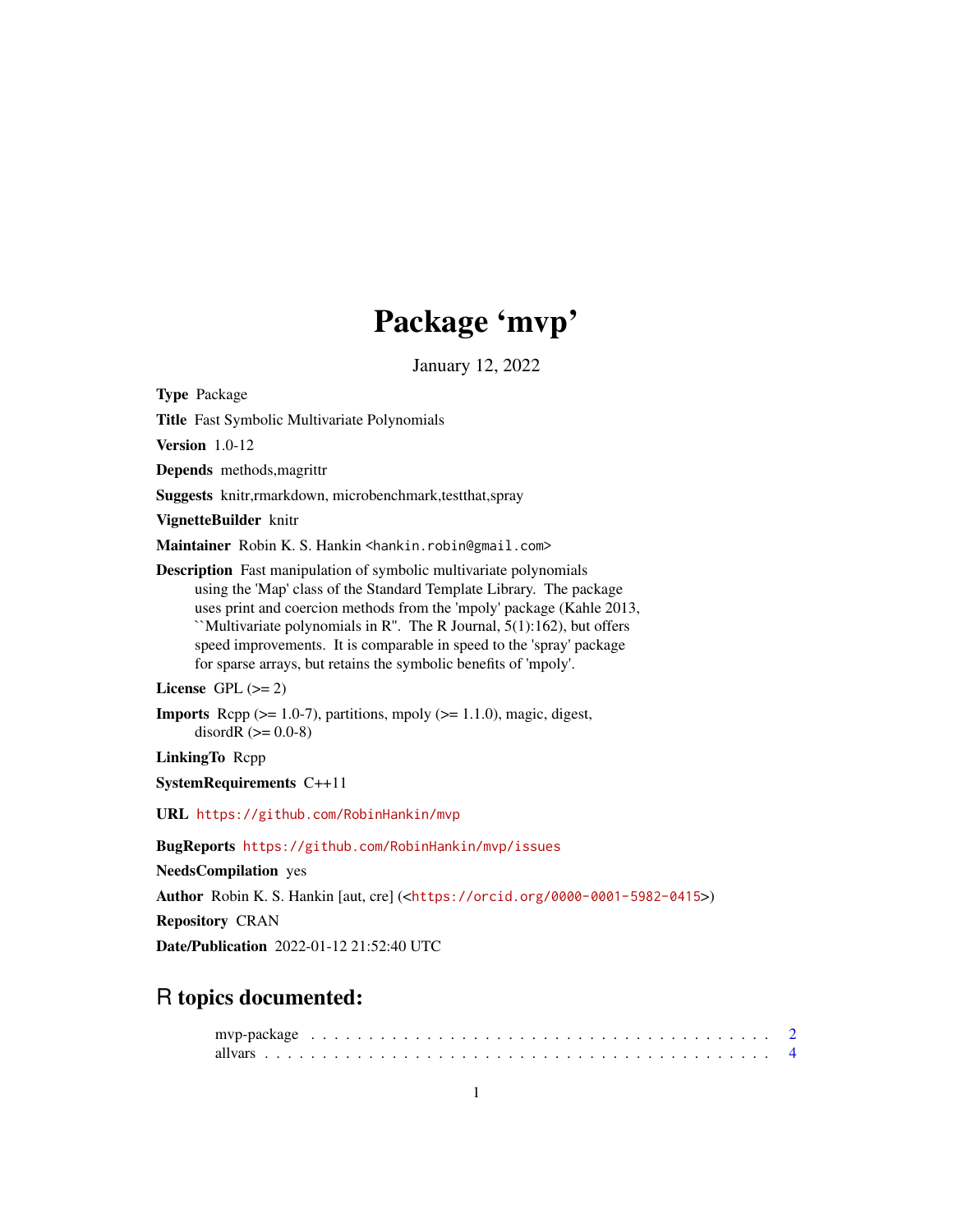<span id="page-1-0"></span>

|       |        | - 5 |
|-------|--------|-----|
|       | coeffs | 5   |
|       |        | 8   |
|       |        | -9  |
|       |        |     |
|       | invert |     |
|       |        |     |
|       |        |     |
|       |        |     |
|       |        |     |
|       |        |     |
|       |        |     |
|       | 000m   |     |
|       |        |     |
|       |        |     |
|       |        |     |
|       |        |     |
|       |        |     |
|       |        |     |
|       |        |     |
|       |        |     |
| Index |        | 29  |

mvp-package *Fast Symbolic Multivariate Polynomials*

# Description

Fast manipulation of symbolic multivariate polynomials using the 'Map' class of the Standard Template Library. The package uses print and coercion methods from the 'mpoly' package (Kahle 2013, "Multivariate polynomials in R". The R Journal, 5(1):162), but offers speed improvements. It is comparable in speed to the 'spray' package for sparse arrays, but retains the symbolic benefits of 'mpoly'.

#### Details

The DESCRIPTION file:

| Package:         | mvp                                                                                                |
|------------------|----------------------------------------------------------------------------------------------------|
| Type:            | Package                                                                                            |
| Title:           | Fast Symbolic Multivariate Polynomials                                                             |
| Version:         | $1.0 - 12$                                                                                         |
| Authors $@R$ :   | person(given=c("Robin", "K. S."), family="Hankin", role = c("aut", "cre"), email="hankin.robin@gm: |
| Depends:         | methods, magrittr                                                                                  |
| Suggests:        | knitr, markdown, microbenchmark, test that, spray                                                  |
| VignetteBuilder: | knitr                                                                                              |
| Maintainer:      | Robin K. S. Hankin <hankin.robin@gmail.com></hankin.robin@gmail.com>                               |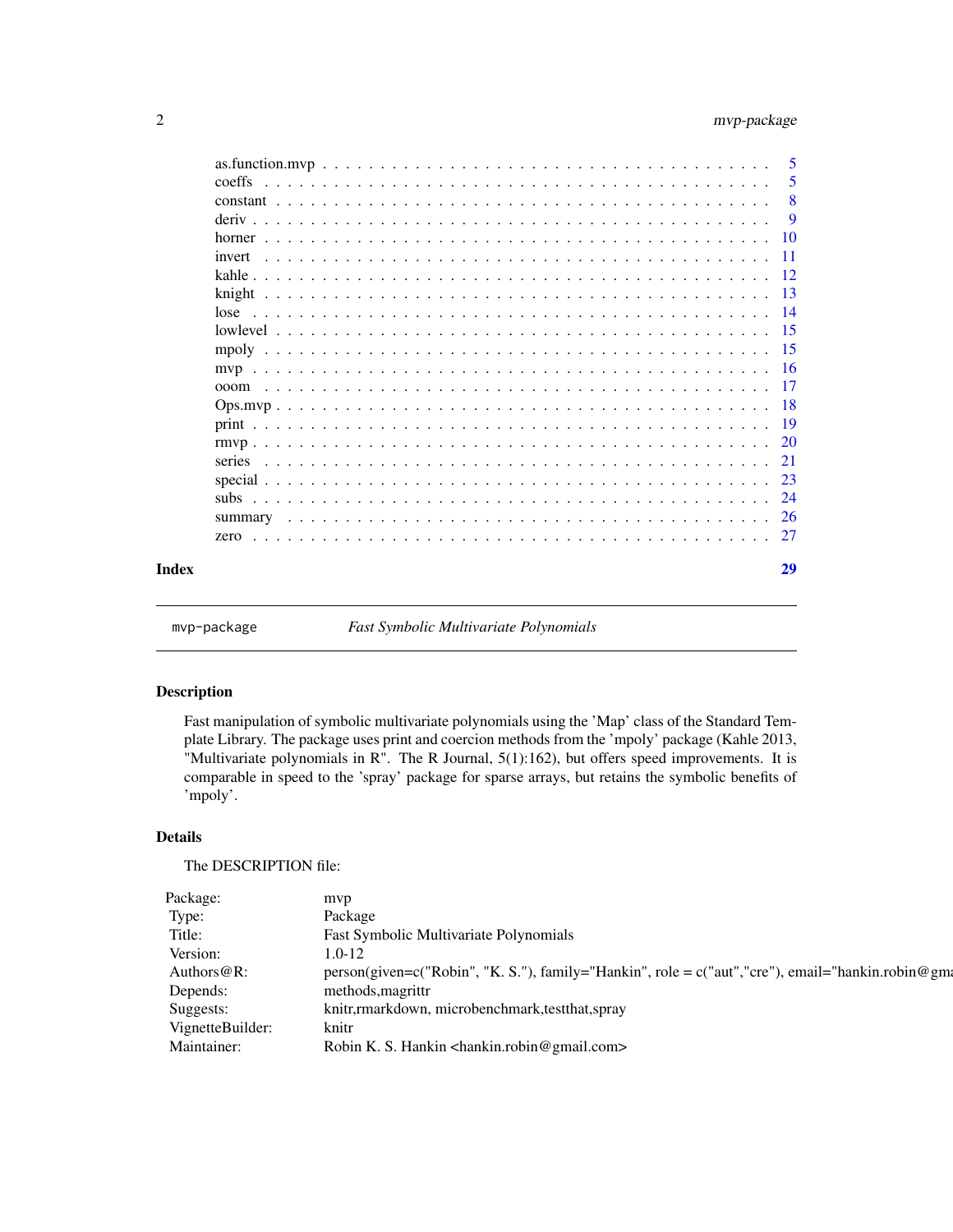# mvp-package 3

| Description:              | Fast manipulation of symbolic multivariate polynomials using the 'Map' class of the Standard Templa |
|---------------------------|-----------------------------------------------------------------------------------------------------|
| License:                  | $GPL (= 2)$                                                                                         |
| Imports:                  | Rcpp ( $>= 1.0$ -7), partitions, mpoly ( $>= 1.1.0$ ), magic, digest, disordR ( $>= 0.0$ -8)        |
| LinkingTo:                | <b>R</b> cpp                                                                                        |
| SystemRequirements: C++11 |                                                                                                     |
| URL:                      | https://github.com/RobinHankin/mvp                                                                  |
| <b>BugReports:</b>        | https://github.com/RobinHankin/myp/issues                                                           |
| Author:                   | Robin K. S. Hankin [aut, cre] ( <https: 0000-0001-5982-0415="" orcid.org="">)</https:>              |

Index of help topics:

| Ops.mvp         | Arithmetic Ops Group Methods for 'mvp' objects  |
|-----------------|-------------------------------------------------|
| allvars         | All variables in a multivariate polynomial      |
| as.function.mvp | Functional form for multivariate polynomials    |
| coeffs          | Functionality for 'coeffs' objects              |
| constant        | The constant term                               |
| deriv           | Differentiation of 'mvp' objects                |
| horner          | Horner's method                                 |
| invert          | Replace symbols with their reciprocals          |
| kahle           | A sparse multivariate polynomial                |
| knight          | Chess knight                                    |
| lose            | Drop empty variables                            |
| lowlevel        | Low level functions                             |
| mpoly           | Conversion to and from mpoly form               |
| mvp             | Multivariate polynomials, mvp objects           |
| mvp-package     | Fast Symbolic Multivariate Polynomials          |
| ooom            | One over one minus a multivariate polynomial    |
| print.mvp       | Print methods for 'mvp' objects                 |
| rmvp            | Random multivariate polynomials                 |
| series          | Decomposition of multivariate polynomials by    |
|                 | powers                                          |
| special         | Various functions to create simple multivariate |
|                 | polynomials                                     |
| subs            | Substitution                                    |
| summary         | Summary methods for mvp objects                 |
| zero            | The zero polynomial                             |
|                 |                                                 |

# Author(s)

# NA

Maintainer: Robin K. S. Hankin <hankin.robin@gmail.com>

# Examples

p <- as.mvp("1+x+x\*y+x^5")  $p + as.mvp("a+b^6")$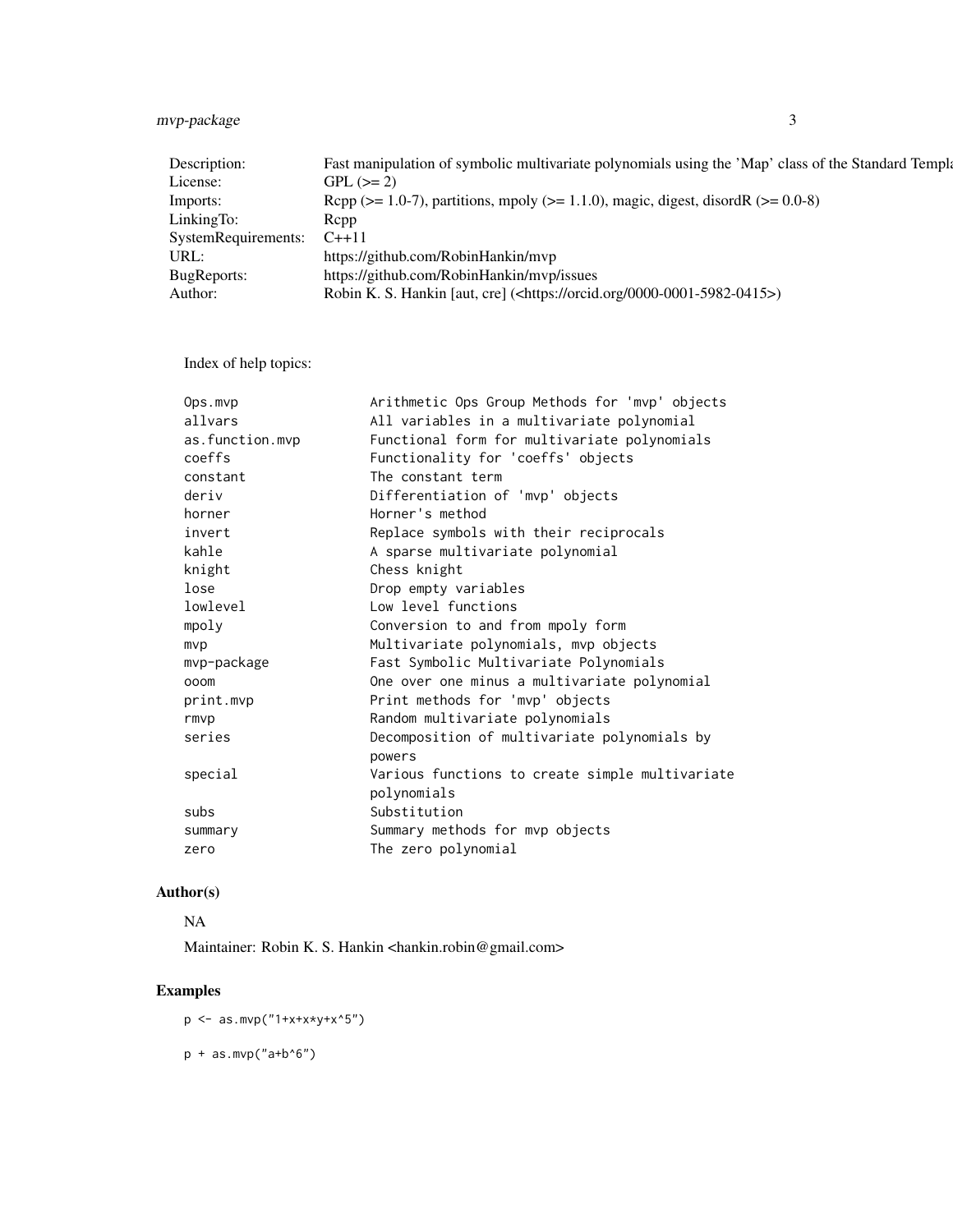4 all vars and the contract of the contract of the contract of the contract of the contract of the contract of the contract of the contract of the contract of the contract of the contract of the contract of the contract of

```
p^3
subs(p^4, x="a+b^2)aderiv(p^2,x=4)
horner(p,1:3)
```
allvars *All variables in a multivariate polynomial*

# Description

Returns a character vector containing all the variables present in a mvp object.

```
> (p \le -r mvp(3))mvp object algebraically equal to
3 a^5 c^4 d^2 f^5 + 2 b^4 c^3 d^7 e^5 f^5 + b^9 c^8 f^5
> allvars(p)
[1] "a" "b" "c" "d" "e" "f"
>
```
### Usage

allvars(x)

# Arguments

x object of class mvp

# Note

The character vector returned is not in any particular order

# Author(s)

Robin K. S. Hankin

# Examples

 $p \leftarrow \text{rmvp}(5)$ allvars(p)

<span id="page-3-0"></span>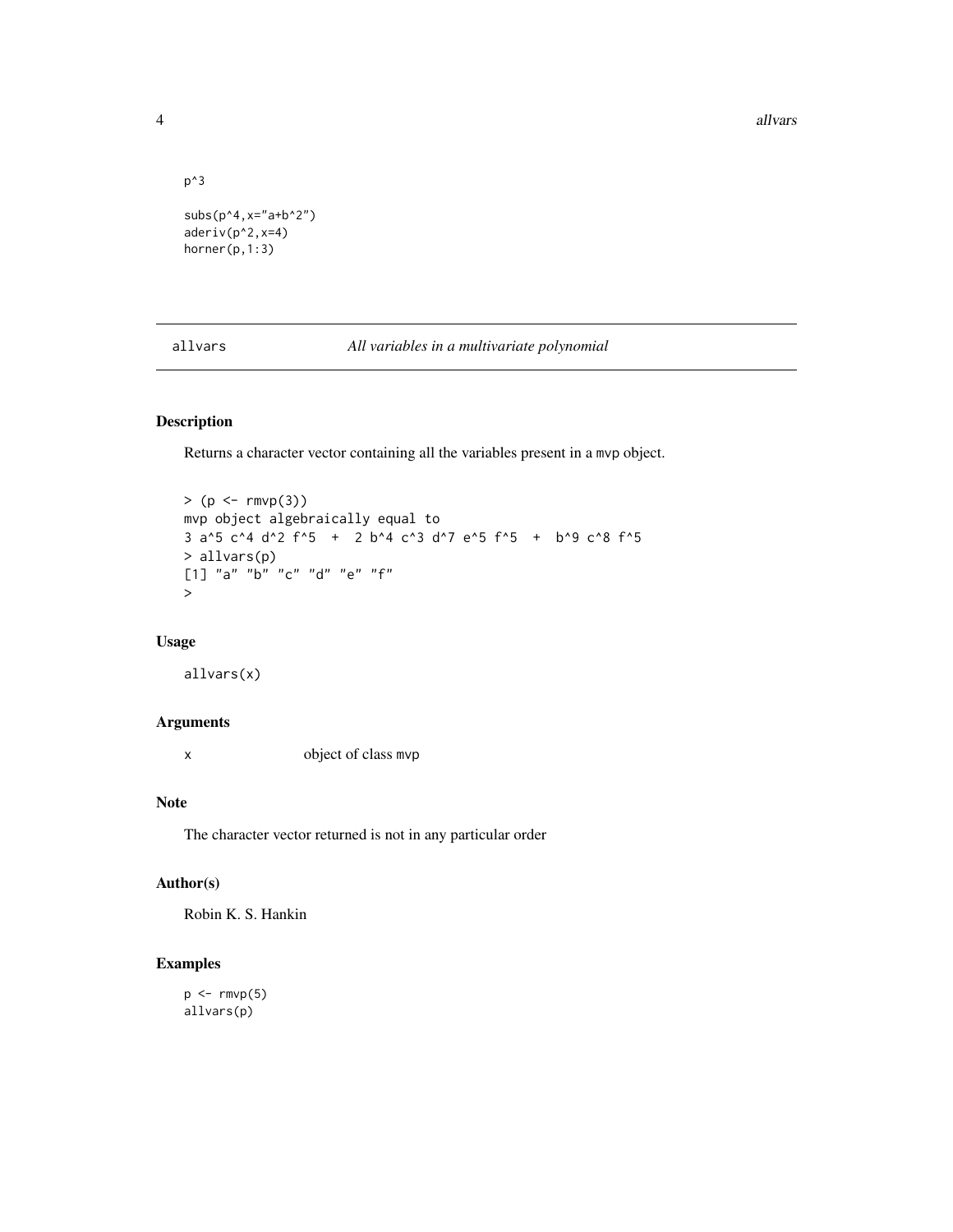<span id="page-4-0"></span>

Coerces a multivariate polynomial into a function

#### Usage

```
## S3 method for class 'mvp'
as.function(x, ...)
```
#### Arguments

|   | Multivariate polynomial               |
|---|---------------------------------------|
| . | Further arguments (currently ignored) |

# Author(s)

Robin K. S. Hankin

#### Examples

 $p \leftarrow as.mvp("1+a^2 + a*b^2 + c")$ p f <- as.function(p)  $f(a=1)$ f(a=1,b=2)  $f(a=1,b=2,c=3)$  # coerces to a scalar f(a=1,b=2,c=3,lose=FALSE) # formal mvp object

coeffs *Functionality for* coeffs *objects*

#### Description

Function coeffs() allows arithmetic operators to be used for the coefficients of multivariate polynomials, bearing in mind that the order of coefficients is not determined. It uses the disord class of the disordR package.

### Usage

```
coeffs(x)
vars(x)
powers(x)
coeffs(x) <- value
```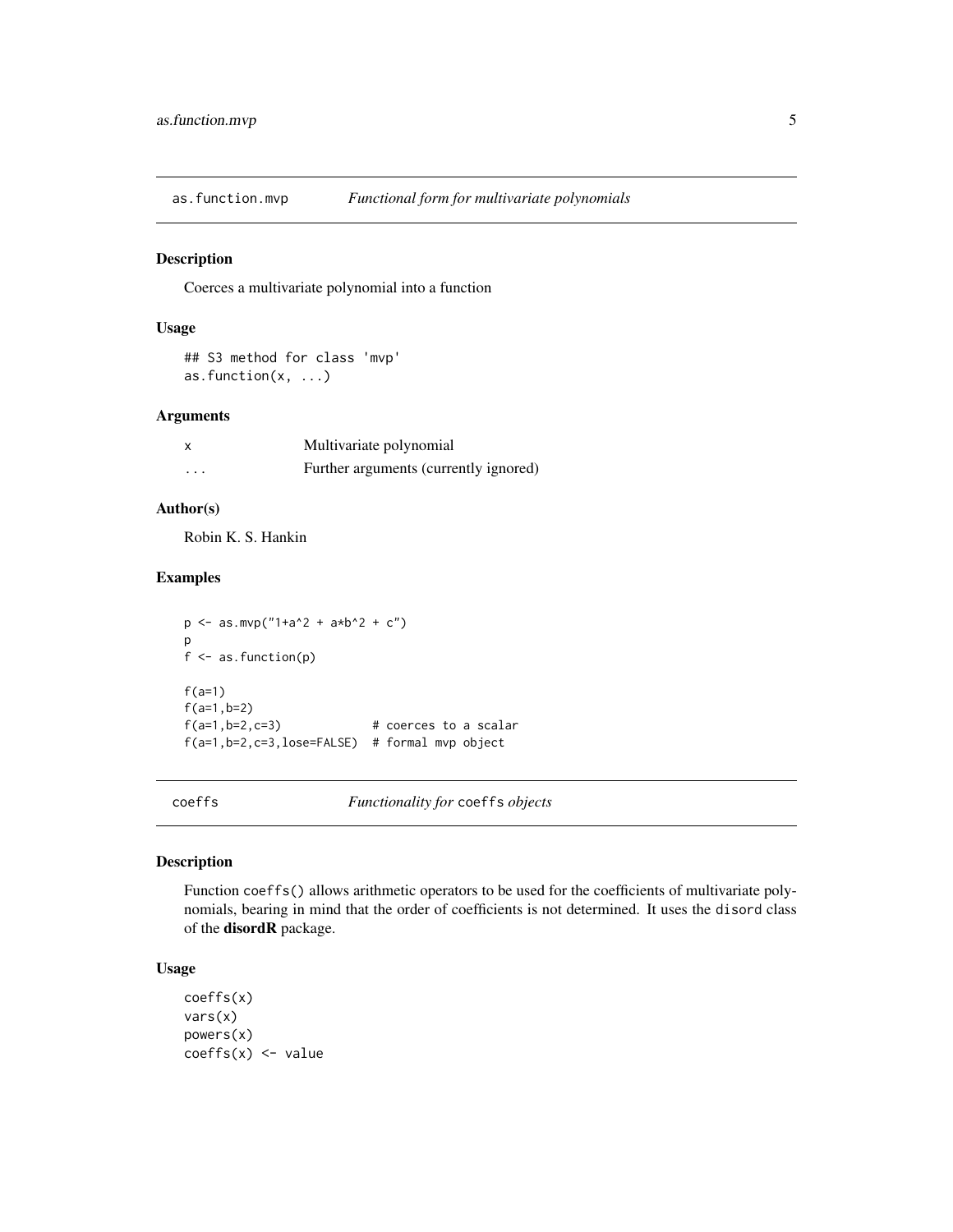6 coeffs control of the coeffs coeffs coeffs coeffs coeffs coeffs coeffs coeffs coeffs coeffs coeffs coeffs coeffs coeffs coeffs coeffs coeffs coeffs coeffs coeffs coeffs coeffs coeffs coeffs coeffs coeffs coeffs coeffs co

#### Arguments

| x     | Object of class disord                             |
|-------|----------------------------------------------------|
| value | Object of class disord, or length-1 numeric vector |

#### Details

(much of the discussion below appears in the vignette of the **disordR** package).

Accessing elements of an mvp object is problematic because the order of the terms of an mvp object is not well-defined. This is because the map class of the STL does not specify an order for the keyvalue pairs (and indeed the actual order in which they are stored may be implementation dependent). The situation is similar to the hyper2 package which uses the STL in a similar way.

A coeffs object is a vector of coefficients of a mvp object. But it is not a conventional vector; in a conventional vector, we can identify the first element unambiguously, and the second, and so on. An mvp is a map from terms to coefficients, and a map has no intrinsic ordering: the maps

 $\{x \rightarrow 1, y \rightarrow 3, xy^3 \rightarrow 4\}$ 

and

 $\{xy^3 - 3 \}$  + 2, x - > 1, y - > 3}

are the same map and correspond to the same multinomial (symbolically,  $x + 3y + 4xy^3 = 4xy^3 +$  $x + 3y$ ). Thus the coefficients of the multinomial might be  $c(1,3,4)$  or  $c(4,1,3)$ , or indeed any ordering. But note that any particular ordering imposes an ordering on the terms. If we choose c(1,3,4) then the terms are  $x, y, xy^3$ , and if we choose c(4,1,3) the terms are  $xy^3$ ,x,y.

In the package, coeffs() returns an object of class disord. This class of object has a slot for the coefficients in the form of a numeric R vector, but also another slot which uses hash codes to prevent users from misusing the ordering of the numeric vector.

For example, a multinomial  $x+2y+3z$  might have coefficients  $c(1,2,3)$  or  $c(3,1,2)$ . Package idiom to extract the coefficients of a multivariate polynomial a is coeffs(a); but this cannot return a standard numeric vector because a numeric vector has elements in a particular order, and the coefficients of a multivariate polynomial are stored in an implementation-specific (and thus unknown) order.

Suppose we have two multivariate polynomials, a as defined as above with  $a=x+2y+3z$  and  $b=x+3y+4z$ . Even though a+b is well-defined algebraically, and coeffs(a+b) will return a well-defined mvp\_coeffs object, idiom such as  $coeffs(a) + coeffs(b)$  is not defined because there is no guarantee that the coefficients of the two multivariate polynomials are stored in the same order. We might have  $c(1,2,3)+c(1,3,4)=c(2,5,7)$  or  $c(1,2,3)+c(1,4,3)=c(2,6,6)$ , with neither being more "correct" than the other. In the package,  $coeffs(a) + coeff(s(b))$  will return an error. In the same way coeffs(a)  $+1:3$  is not defined and will return an error. Further, idiom such as coeffs(a)  $\leq$ -1:3 and coeffs(a)  $\leq$ -coeffs(b) are not defined and will return an error. However, note that  $coeffs(a) + coeffs(a)$  and  $coeffs(a)+coeffs(a)^2$  are fine, these returning a mvp\_coeffs object specific to a.

Idiom such as  $coeffs(a) < -coeffs(a)<sup>2</sup>$  is fine too, for one does not need to know the order of the coefficients on either side, so long as the order is the same on both sides. That would translate into idiomatic English: "the coefficient of each term of a becomes its square"; note that this operation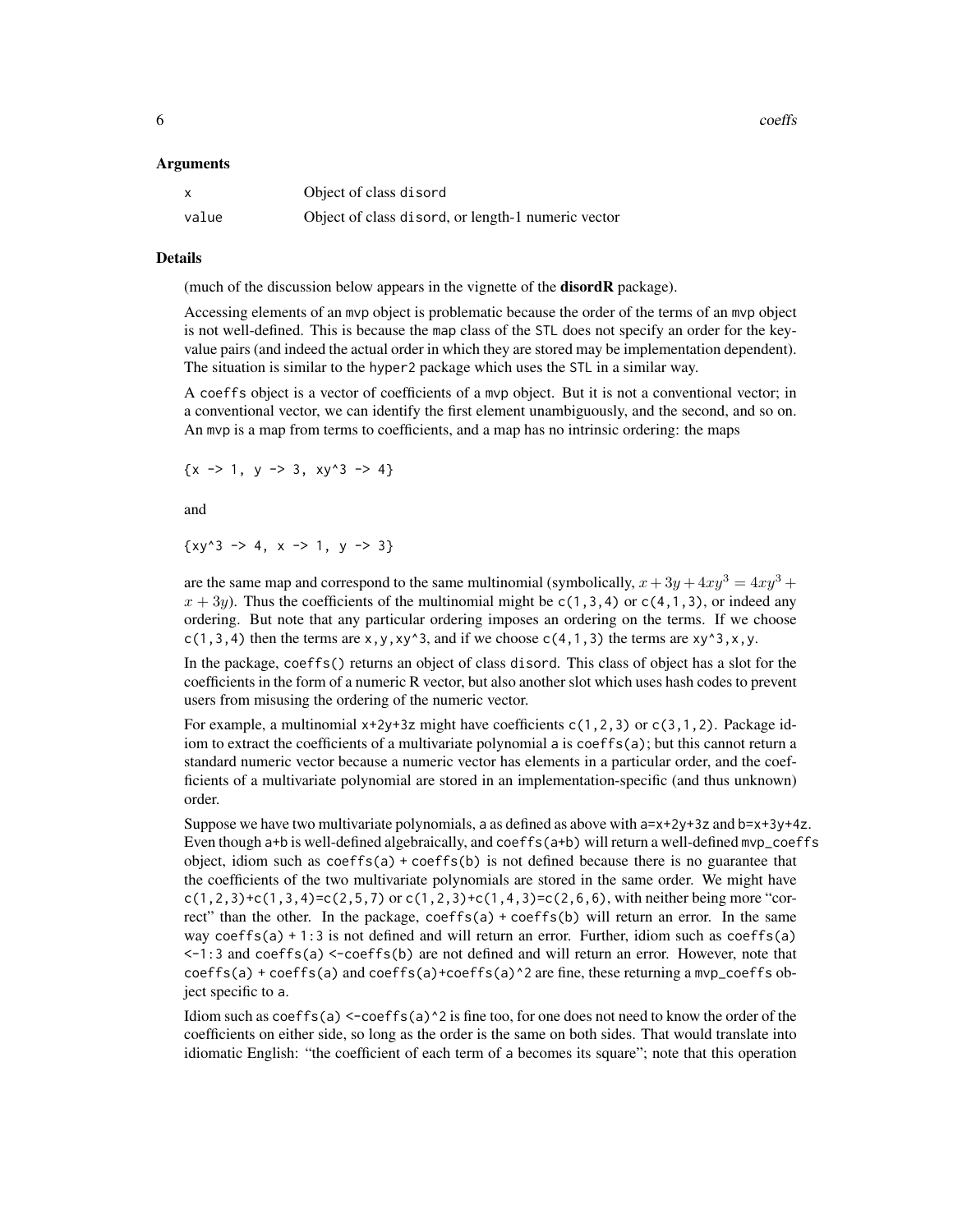$coeffs$  7

is insensitive to the order of coefficients. The whole shebang is intended to make idiom such as  $coeffs(a) < -coeffs(a)$ %2 possible (so we can manipulate polynomials over finite rings, here  $Z/2Z$ ).

The replacement methods are defined so that an expression like coeffs(a)[coeffs(a)  $> 5$ ] <-5 works as expected; the English idiom would be "Replace any coefficient greater than 5 with 5".

To fix ideas, consider a  $\leq$ -rmvp(8). Extraction presents issues; consider coeffs(a) $\leq$ 5. This object has Boolean elements but has the same ordering ambiguity as coeffs(a). One might expect that we could use this to extract elements of coeffs(a), specifically elements less than 5. However,  $coeffs(a)[coeffs(a)<5]$  in isolation is meaningless: what can be done with such an object? However, it makes sense on the left hand side of an assignment, as long as the right hand side is a length-one vector. Idiom such as

- $coeffs(a)[coeffs(a)\leq 5]$  <-  $4+coeffs(a)[coeffs(a)\leq 5]$
- $coeffs(a)$  <-  $pmax(a,3)$

is algebraically meaningful ("Add 4 to any element less than 5"; "coefficients become the pairwise maximum of themselves and 3"). The **disordR** package uses  $p$ maxdis() rather than  $p$ max() for technical reasons.

So the output of coeffs( $x$ ) is defined only up to an unknown rearrangement. The same considerations apply to the output of vars(), which returns a list of character vectors in an undefined order, and the output of powers(), which returns a numeric list whose elements are in an undefined order. However, even though the order of these three objects is undefined individually, their ordering is jointly consistent in the sense that the first element of coeffs(x) corresponds to the first element of vars(x) and the first element of powers(x). The identity of this element is not defined—but whatever it is, the first element of all three accessor methods refers to it.

Note also that a single term (something like  $4a^{\dagger}3*b*c^{\dagger}6$ ) has the same issue: the variables are not stored in a well-defined order. This does not matter because the algebraic value of the term does not depend on the order in which the variables appear and this term would be equivalent to  $4b \star c \uparrow 6 \star a \uparrow 3$ .

#### Author(s)

Robin K. S. Hankin

```
x \le -5+rmvp(6)y \leftarrow 2+rmvp(6)z < -2+rmvp(6)
coeffs(x)^2
coeffs(z) <- coeffs(z)%%3 # fine, all coeffs of z now modulo 3
coeffs(z) \leq 4 # also fine, all coeffs of z now modulo 3
## Not run:
coeffs(x) \leq coeffs(y) # not defined, will give an error
coeffs(x) \leq seq\_len(nterms(x)) # not defined, will give an error
```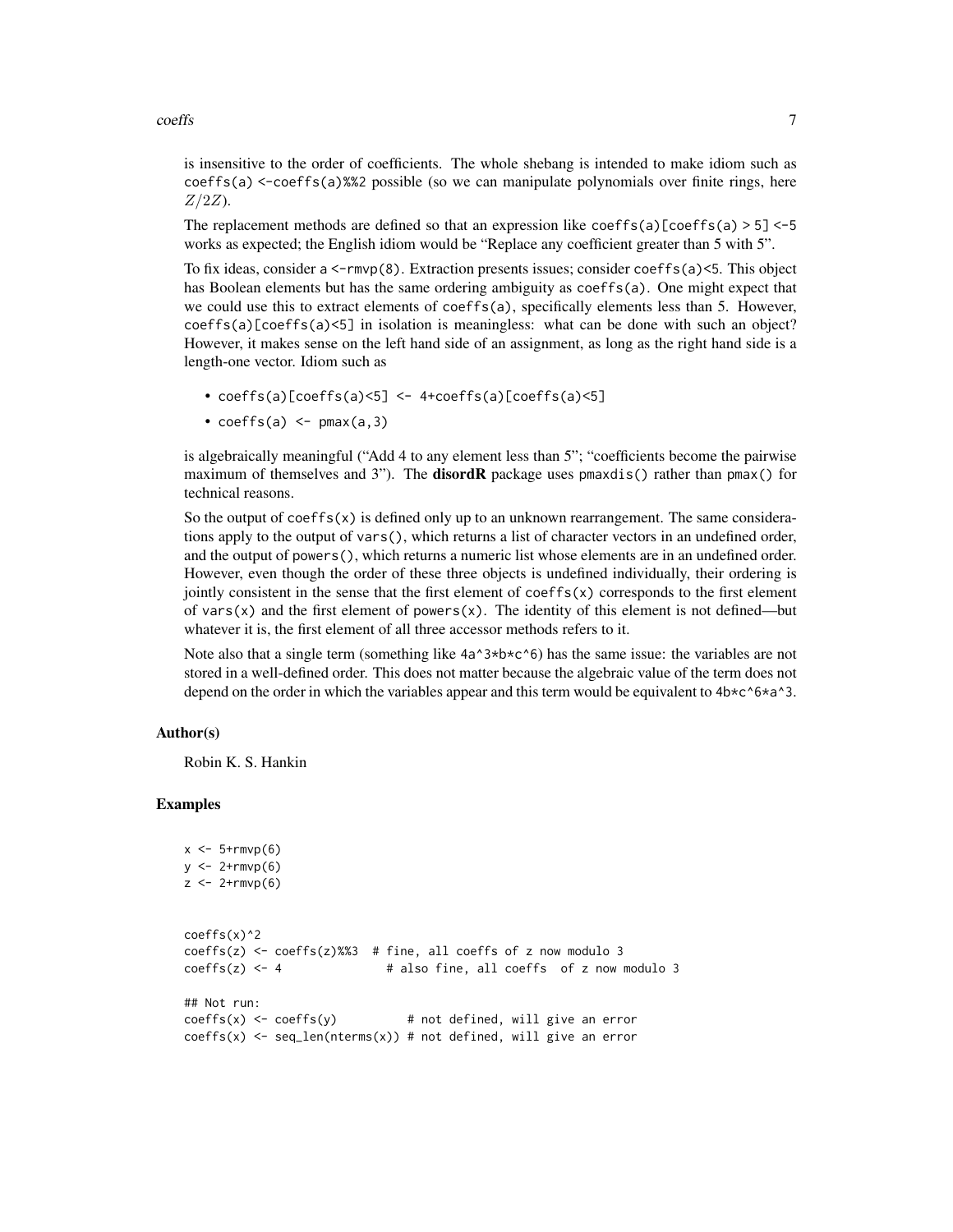<span id="page-7-0"></span>8 constant constant of the constant of the constant of the constant of the constant of the constant of the constant

## End(Not run)

#### <span id="page-7-1"></span>constant *The constant term*

#### Description

Get and set the constant term of an mvp object

#### Usage

```
## S3 method for class 'mvp'
constant(x)
## S3 replacement method for class 'mvp'
constant(x) <- value
## S3 method for class 'numeric'
constant(x)
is.constant(x)
```
# Arguments

| x     | Object of class mvp           |
|-------|-------------------------------|
| value | Scalar value for the constant |

# Details

The constant term in a polynomial is the coefficient of the empty term. In an mvp object, the map {} -> c, implies that c is the constant.

If  $x$  is an mvp object, constant $(x)$  returns the value of the constant in the multivariate polynomial; if x is numeric, it returns a constant multivariate polynomial with value x.

Function is.constant() returns TRUE if its argument has no variables and FALSE otherwise.

# Author(s)

Robin K. S. Hankin

```
a < - rmvp(5)+4constant(a)
constant(a) < -33a
constant(0) # the zero mvp
```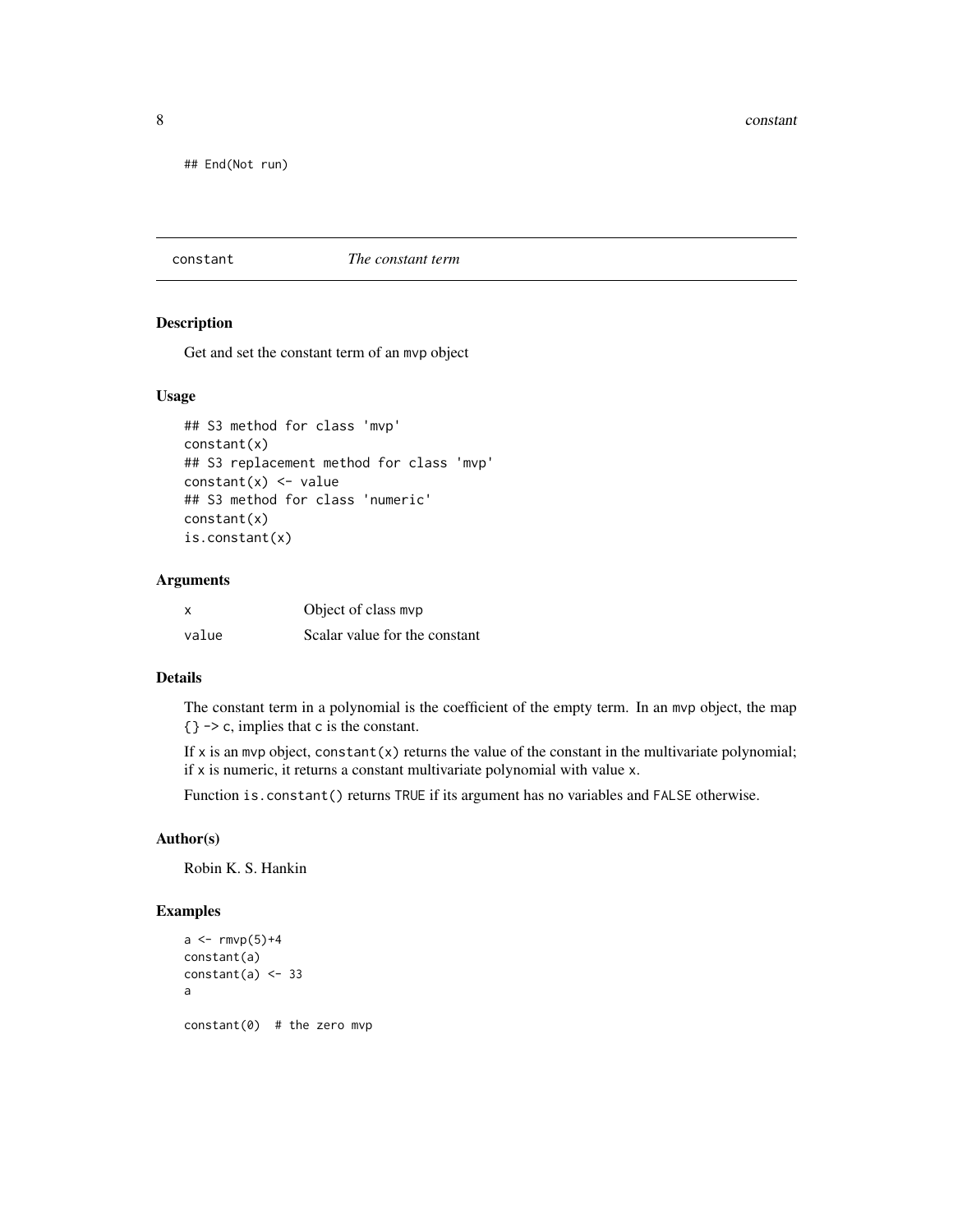<span id="page-8-1"></span><span id="page-8-0"></span>

Differentiation of mvp objects

#### Usage

```
## S3 method for class 'mvp'
deriv(expr, v, ...)
## S3 method for class 'mvp'
aderiv(expr, ...)
```
#### Arguments

| expr                    | Object of class mvp                                                                    |
|-------------------------|----------------------------------------------------------------------------------------|
|                         | Character vector. Elements denote variables to differentiate with respect to           |
| $\cdot$ $\cdot$ $\cdot$ | Further arguments, ignored in $deriv()$ but specifies the differentials in ader $iv()$ |

# Details

Function deriv(S,v) returns  $\frac{\partial^r S}{\partial v_1 \partial v_2 ... \partial v_r}$ .

Function aderiv() uses the ellipsis construction with the names of the argument being the variable to be differentiated with respect to. Thus aderiv(S, x=1, y=2) returns  $\frac{\partial^3 S}{\partial x \partial y^2}$ .

# Author(s)

Robin K. S. Hankin

# See Also

[taylor](#page-20-1)

```
p <- rmvp(10,9,9,letters[1:4])
deriv(p,letters[1:3])
deriv(p,rev(letters[1:3])) # should be the same
aderiv(p,a=1,b=2,c=1)
```

```
## verify the chain rule:
x \leftarrow \text{rmvp}(7, \text{symbols=6})v \leftarrow allvars(x)[1]s \leq -as.mvp("1 + y - y^2 zz + y^3 z^2")LHS <- subsmvp(deriv(x,v)*deriv(s,"y"),v,s) # dx/ds*ds/dy
RHS \leq deriv(subsmvp(x,v,s),"y") # dx/dy
```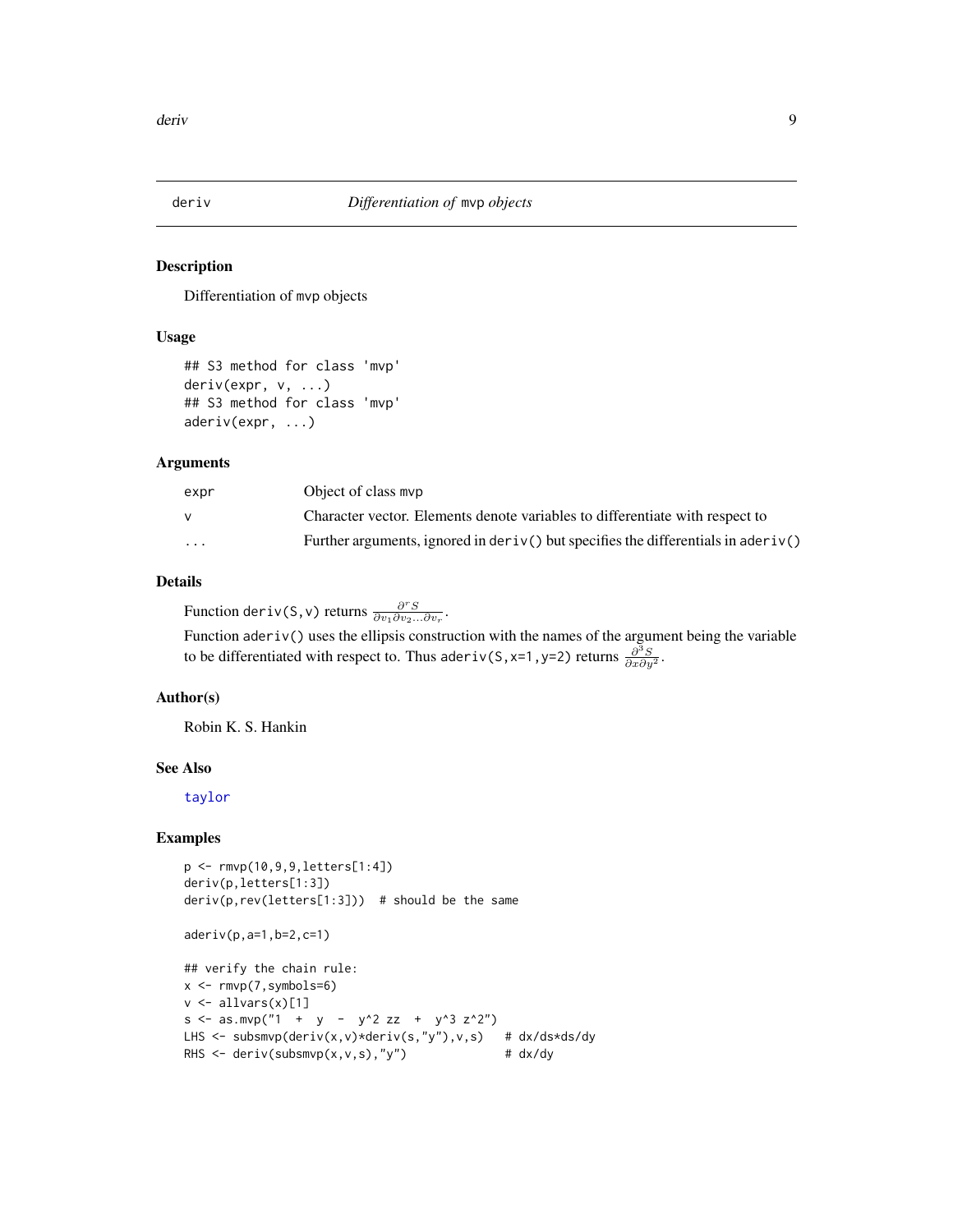<span id="page-9-0"></span>LHS - RHS # should be zero

#### <span id="page-9-1"></span>horner *Horner's method*

# Description

Horner's method for multivariate polynomials

#### Usage

horner(P,v)

#### Arguments

| Multivariate polynomial        |
|--------------------------------|
| Numeric vector of coefficients |

#### Details

Given a polynomial

$$
p(x) = a_0 + a_1 + a_2x^2 + \dots + a_nx^n
$$

it is possible to express  $p(x)$  in the algebraically equivalent form

$$
p(x) = a_0 + x (a_1 + x (a_2 + \dots + x (a_{n-1} + x a_n) \dots))
$$

which is much more efficient for evaluation, as it requires only n multiplications and n additions, and this is optimal. But this is not implemented here because it's efficient. It is implemented because it works if  $x$  is itself a (multivariate) polynomial, and that is the second coolest thing ever. The coolest thing ever is the Reduce() function.

#### Author(s)

Robin K. S. Hankin

#### See Also

[ooom](#page-16-1)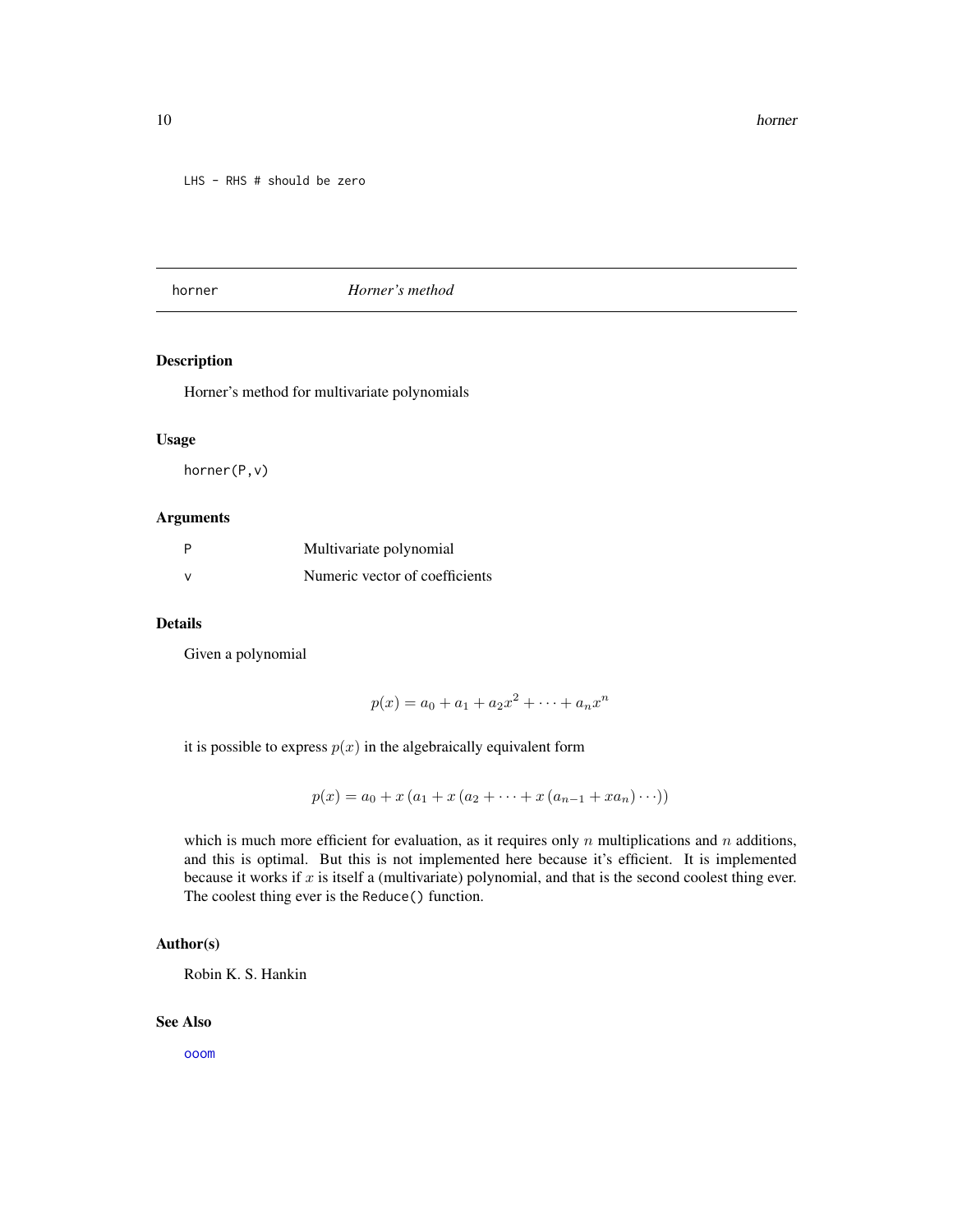#### <span id="page-10-0"></span>invert the contract of the contract of the contract of the contract of the contract of the contract of the contract of the contract of the contract of the contract of the contract of the contract of the contract of the con

# Examples

```
horner("x",1:5)
horner("x+y",1:3)
w \leftarrow as.mvp("x+y^2")stopifnot(1 + 2*w + 3*w^2 == \text{horner}(w,1:3)) # note off-by-one issue
"x+y+x*y" %>% horner(1:3) %>% horner(1:2)
```
# invert *Replace symbols with their reciprocals*

# Description

Given an mvp object, replace one or more symbols with their reciprocals

# Usage

invert(p, v)

# Arguments

| Object (coerced to) mvp form                                                                                      |
|-------------------------------------------------------------------------------------------------------------------|
| Character vector of symbols to be replaced with their reciprocal; missing inter-<br>preted as replace all symbols |

# Author(s)

Robin K. S. Hankin

# See Also

[subs](#page-23-1)

# Examples

invert("x")

invert(rmvp(10,7,7,letters[1:3]),"a")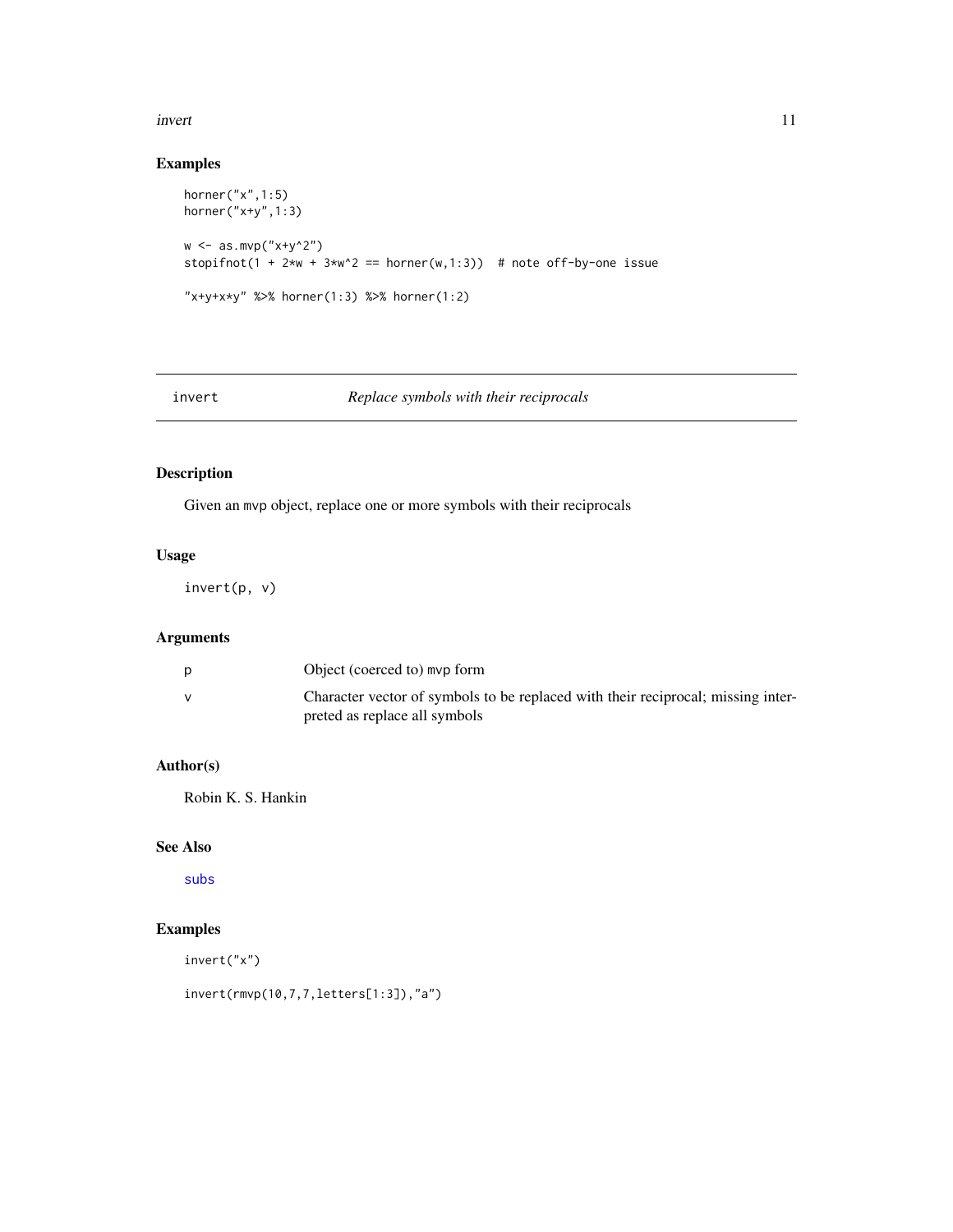<span id="page-11-0"></span>

A sparse multivariate polynomial inspired by Kahle (2013)

#### Usage

kahle( $n = 26$ ,  $r = 1$ ,  $p = 1$ , coeffs = 1, symbols = letters)

# Arguments

|         | Number of different symbols to use |
|---------|------------------------------------|
|         | Number of symbols in a single term |
| р       | Power of each symbol in each terms |
| coeffs  | Coefficients of the terms          |
| symbols | Alphabet of symbols                |

# Author(s)

Robin K. S. Hankin

# References

David Kahle 2013. "mpoly: multivariate polynomials in R". *R Journal*, volume 5/1.

#### See Also

[special](#page-22-1)

#### Examples

 $kahle()$  #  $a+b+...+z$ kahle(r=2,p=1:2) # Kahle's original example

## example where mvp runs faster than spray (mvp does not need a 200x200 matrix): k <- kahle(200,r=3,p=1:3,symbols=paste("x",sprintf("%02d",1:200),sep="")) system.time(ignore <- k^2) #system.time(ignore <- mvp\_to\_spray(k)^2) # needs spray package loaded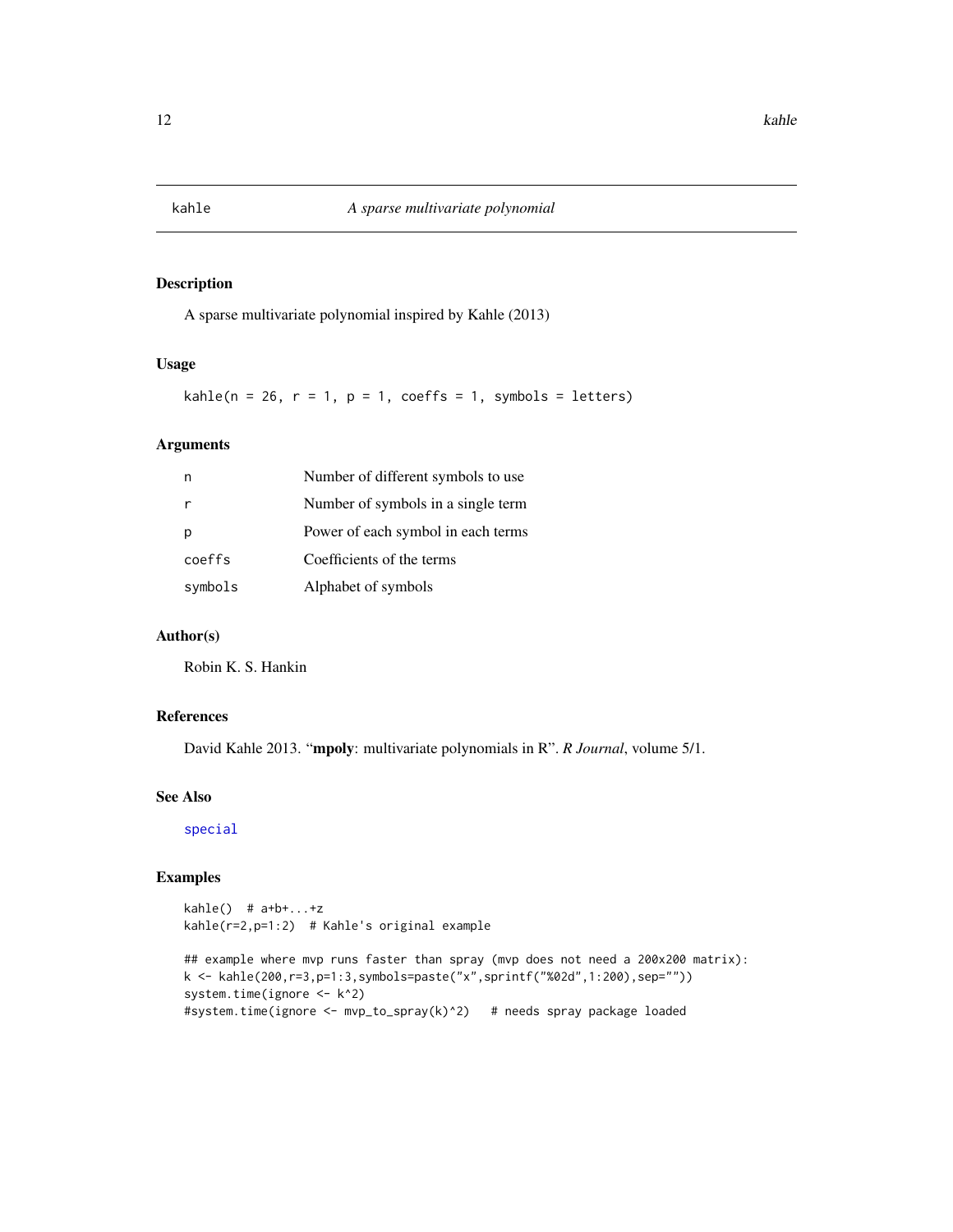<span id="page-12-0"></span>

Generating function for a chess knight on an infinite d-dimensional chessboard

#### Usage

knight(d, can\_stay\_still = FALSE)

#### Arguments

| Dimension of the board                                                                    |
|-------------------------------------------------------------------------------------------|
| can_stay_still Boolean, with default FALSE meaning that the knight is obliged to move and |
| FALSE meaning that it has the option of remaining on its square                           |

# Note

The function is a slight modification of spray::knight().

# Author(s)

Robin K. S. Hankin

```
knight(2) # regular chess knight on a regular chess board
knight(2,TRUE) # regular chess knight that can stay still
# Q: how many ways are there for a 4D knight to return to its starting
# square after four moves?
# A:
constant(knight(4)^4)
# Q ...and how many ways in four moves or fewer?
# A1:
constant(knight(4,TRUE)^4)
# A2:
constant((1+knight(4))^4)
```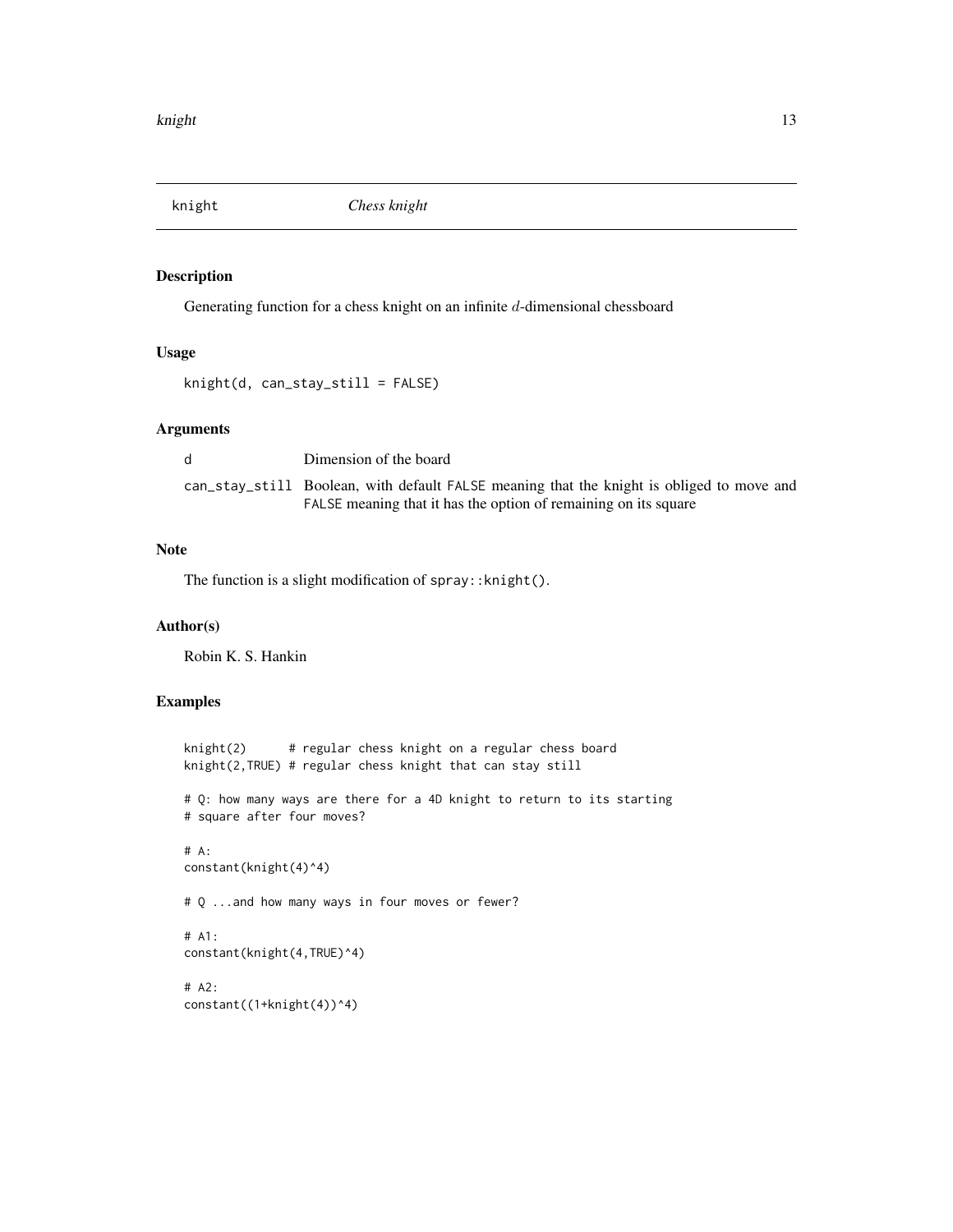Convert an mvp object which is a pure constant into a scalar whose value is the coefficient of the empty term.

A few functions in the package (currently subs(), subsy()) take a lose argument that behaves much like the drop argument in base extraction.

# Usage

## S3 method for class 'mvp' lose(x)

# Arguments

x Object of class mvp

# Author(s)

Robin K. S. Hankin

#### See Also

[subs](#page-23-1)

# Examples

 $ml \le -as.mvp("1+bish +bash^2 + bosh^3")$ m2 <- as.mvp("bish +bash^2 + bosh^3") m1-m2 # an mvp object lose(m1-m2) # numeric

<span id="page-13-1"></span><span id="page-13-0"></span>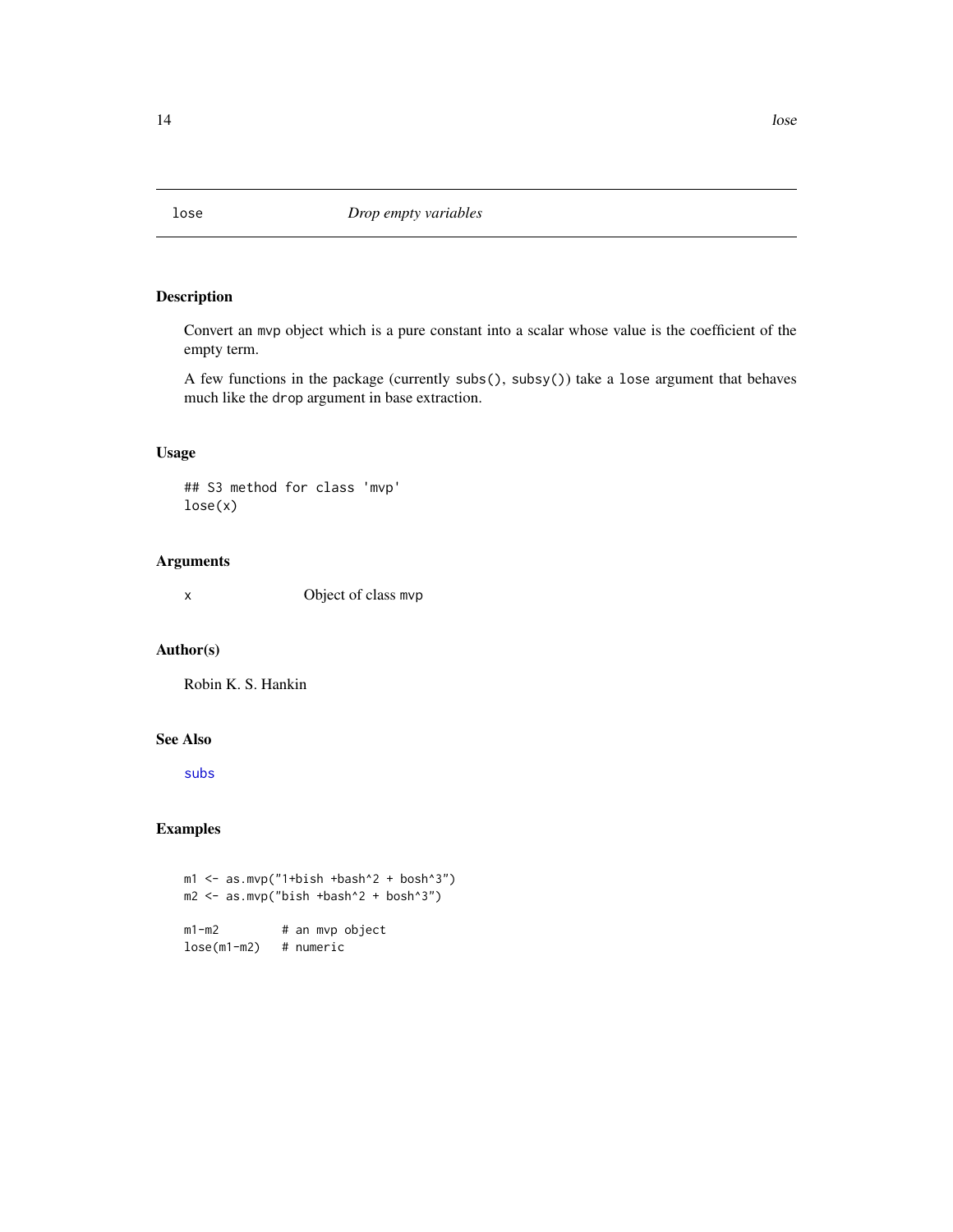<span id="page-14-1"></span><span id="page-14-0"></span>

Various low-level functions that call the C routines

# Usage

```
mvp_substitute(allnames,allpowers,coefficients,v,values)
mvp_substitute_mvp(allnames1, allpowers1, coefficients1, allnames2, allpowers2,
   coefficients2, v)
mvp_vectorised_substitute(allnames, allpowers, coefficients, M, nrows, ncols, v)
mvp_prod(allnames1,allpowers1,coefficients1,allnames2,allpowers2,coefficients2)
mvp_add(allnames1, allpowers1, coefficients1, allnames2, allpowers2,coefficients2)
simplify(allnames,allpowers,coefficients)
mvp_deriv(allnames, allpowers, coefficients, v)
mvp_power(allnames, allpowers, coefficients, n)
```
#### Arguments

allnames,allpowers,coefficients,allnames1,allpowers1,coefficients1, allnames2,allpowers2,coefficient Variables sent to the C routines

# Details

These functions call the functions defined in RcppExports.R

#### Note

These functions are not intended for the end-user. Use the syntactic sugar (as in a+b or a\*b or a^n), or functions like mvp\_plus\_mvp(), which are more user-friendly.

#### Author(s)

Robin K. S. Hankin

mpoly *Conversion to and from mpoly form*

#### Description

The **mpoly** package by David Kahle provides similar functionality to this package, and the functions documented here convert between mpoly and mvp objects. The mvp package uses mpoly::mp() to convert character strings to mvp objects.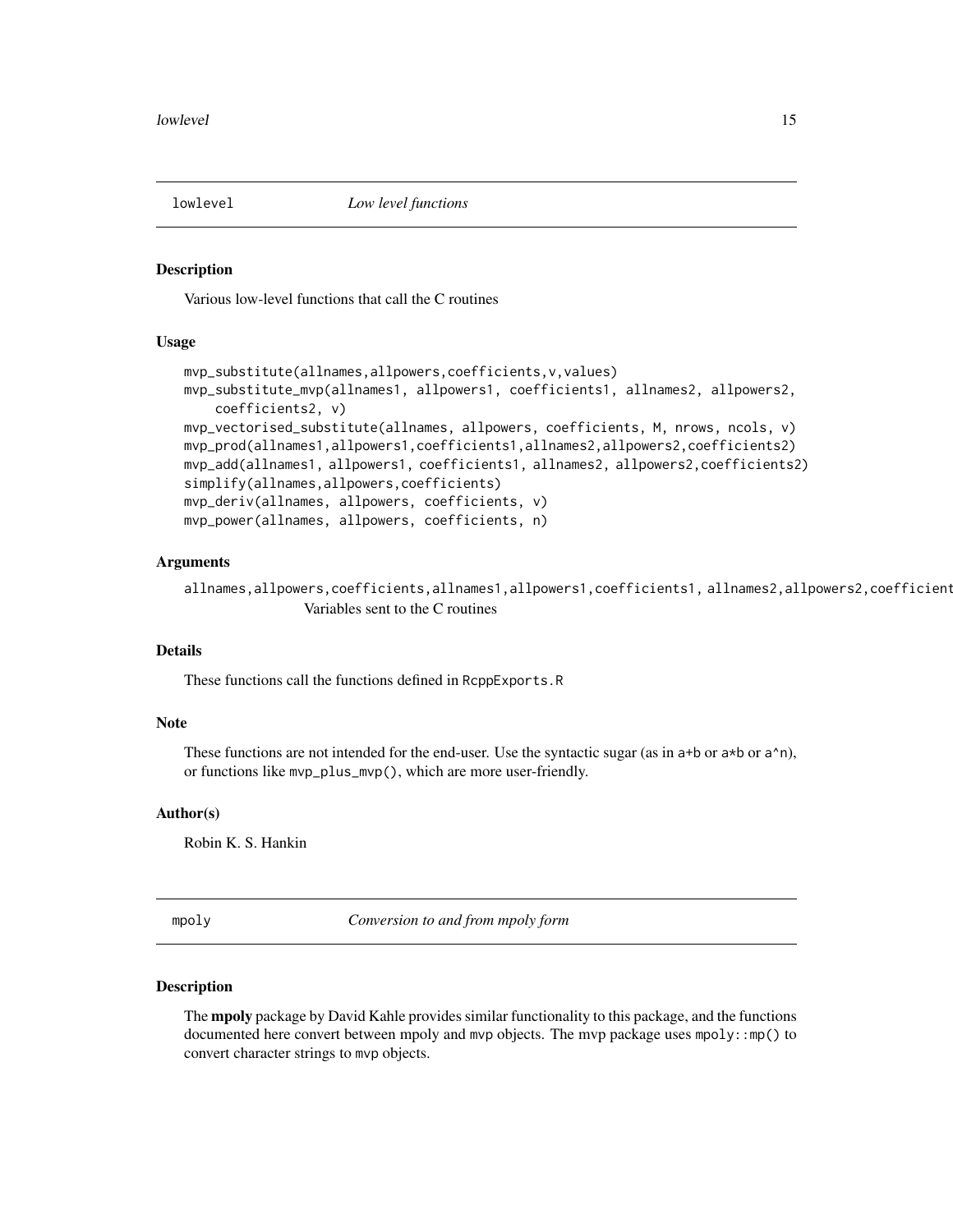# Usage

```
mpoly_to_mvp(m)
## S3 method for class 'mvp'
as.mpoly(x,...)
```
# Arguments

| m                       | object of class myp                  |
|-------------------------|--------------------------------------|
| x                       | object of class mpoly                |
| $\cdot$ $\cdot$ $\cdot$ | further arguments, currently ignored |

# Author(s)

Robin K. S. Hankin

# Examples

- $x \leq -\text{rmvp}(5)$
- $x == \text{mpoly_to_mvp(mpoly::as.mpoly(x))}$  # should be TRUE

# mvp *Multivariate polynomials, mvp objects*

# Description

Create, test for, an coerce to, mvp objects

#### Usage

```
mvp(vars, powers, coeffs)
is_ok_mvp(vars,powers,coeffs)
is.mvp(x)
as.mvp(x)
## S3 method for class 'character'
as.mvp(x)
## S3 method for class 'list'
as.mvp(x)
## S3 method for class 'mpoly'
as.mvp(x)## S3 method for class 'mvp'
as.mvp(x)
## S3 method for class 'numeric'
as.mvp(x)
```
<span id="page-15-0"></span>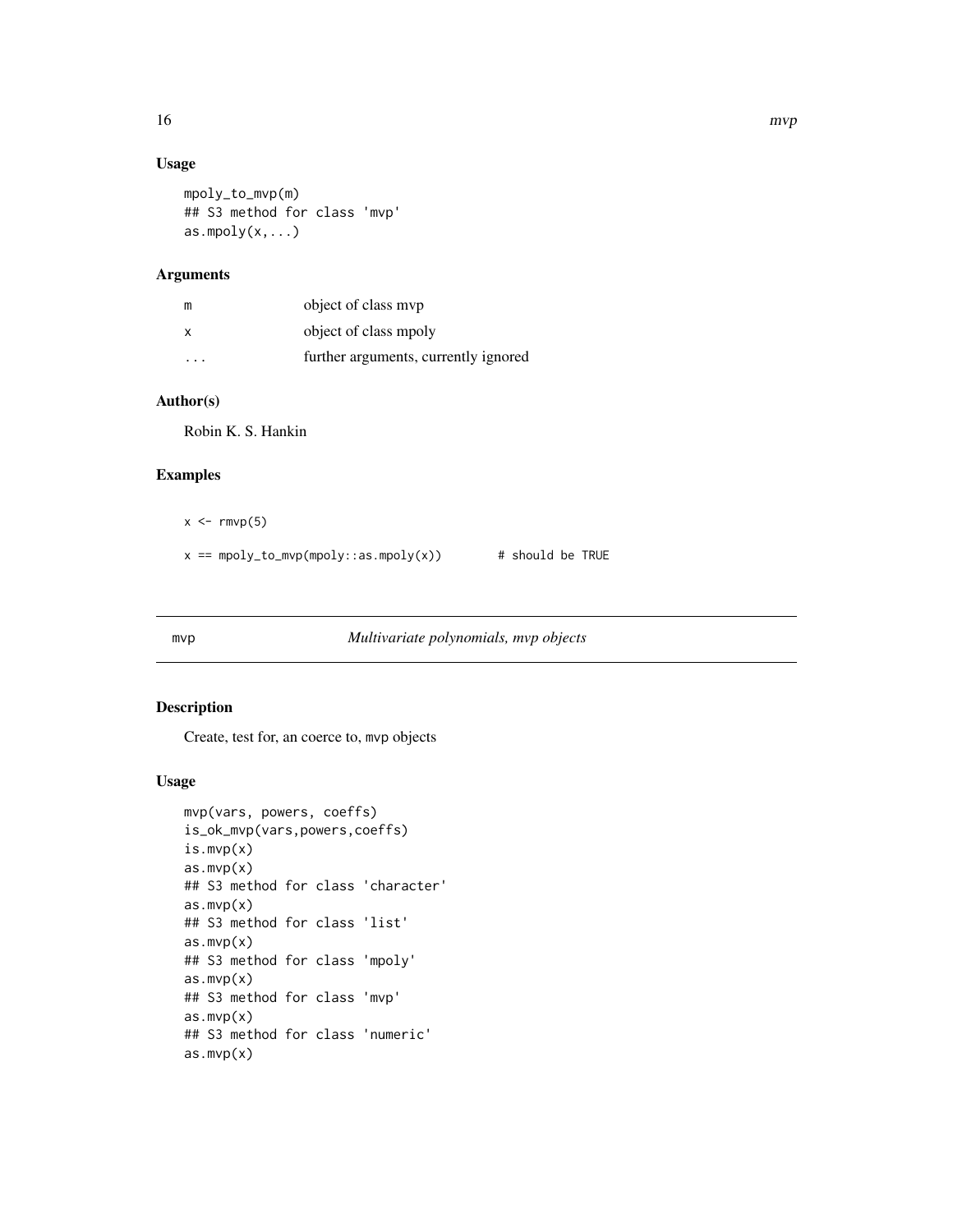#### <span id="page-16-0"></span>ooom 17

#### Arguments

| vars   | List of variables comprising each term of an myp object                                         |
|--------|-------------------------------------------------------------------------------------------------|
| powers | List of powers corresponding to the variables of the vars argument                              |
| coeffs | Numeric vector corresponding to the coefficients to each element of the var and<br>powers lists |
| X      | Object to be coerced to or tested for being class myp                                           |

# Details

Function mvp() is the formal creation mechanism for mvp objects. However, it is not very userfriendly; it is better to use as.mvp() in day-to-day use.

Function is\_ok\_mvp() checks for consistency of its arguments.

# Author(s)

Robin K. S. Hankin

# Examples

```
mvp(list("x" , c("x","y"), "a",c("y","x")),list(1,1:2,3,c(-1,4)),1:4)
## Note how the terms appear in an arbitrary order, as do
## the symbols within a term.
kahle \leq - mvp(
   vars = split(cbind(letters,letters[c(26,1:25)]),rep(seq_len(26),each=2)),
   powers = rep(list(1:2), 26),coeffs = 1:26)
## again note arbitrary order of terms and symbols within a term
```
<span id="page-16-1"></span>ooom *One over one minus a multivariate polynomial*

# Description

Uses Taylor's theorem to give one over one minus a multipol

#### Usage

ooom(P,n)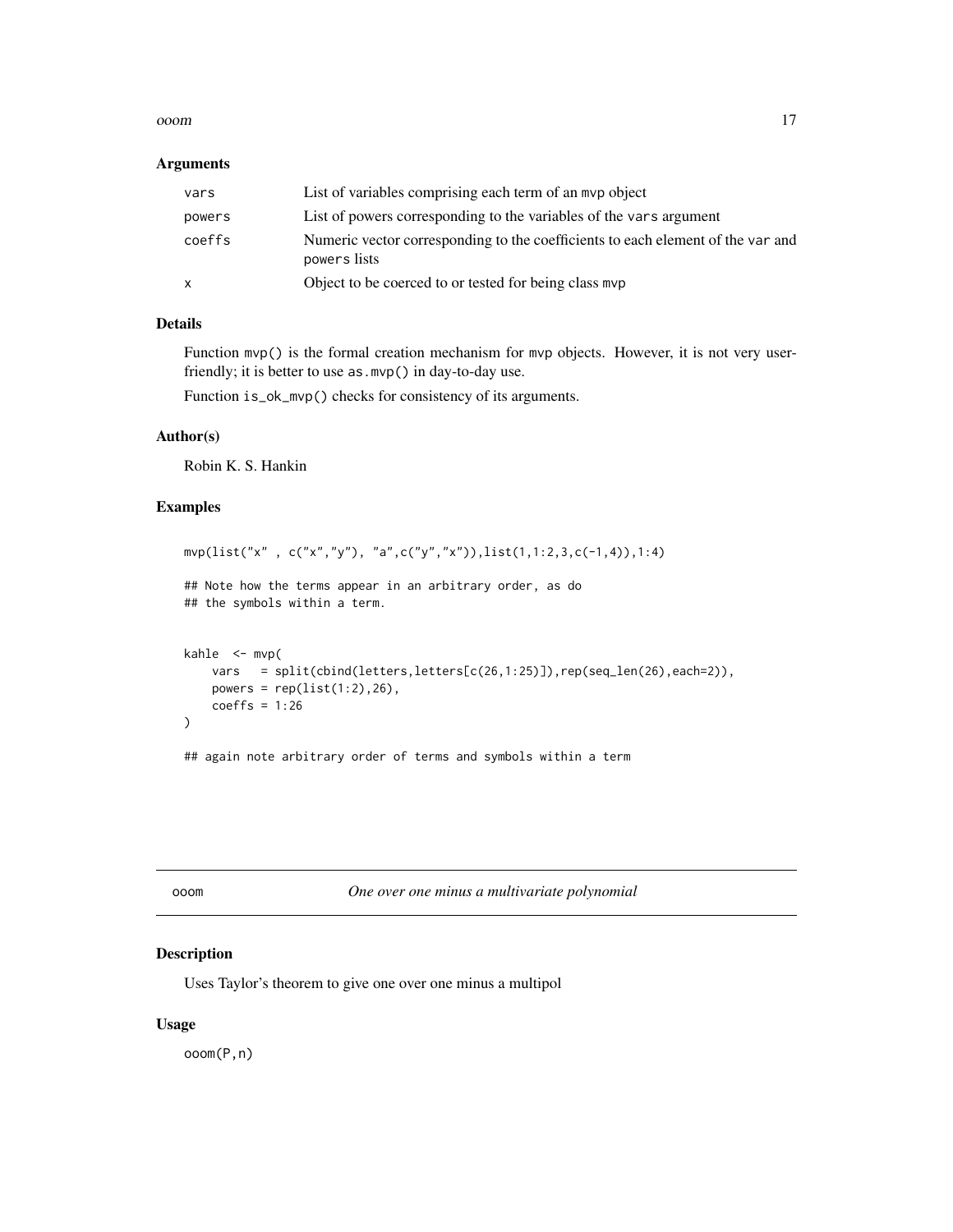# Arguments

| n | Order of expansion      |
|---|-------------------------|
|   | Multivariate polynomial |

# Author(s)

Robin K. S. Hankin

# See Also

[horner](#page-9-1)

# Examples

```
ooom("x",5)
room("x", 5) * as.mvp("1-x") # zero through fifth orderooom("x+y",4)
```
"x+y" %>% ooom(5) %>% `-`(1) %>% ooom(3)

```
Ops.mvp Arithmetic Ops Group Methods for mvp objects
```
# Description

Allows arithmetic operators to be used for multivariate polynomials such as addition, multiplication, integer powers, etc.

# Usage

```
## S3 method for class 'mvp'
Ops(e1, e2)
mvp_negative(S)
mvp_times_mvp(S1,S2)
mvp_times_scalar(S,x)
mvp_plus_mvp(S1,S2)
mvp_plus_numeric(S,x)
mvp_eq_mvp(S1,S2)
```
# Arguments

| e1, e2, S, S1, S2 Objects of class mvp |
|----------------------------------------|
| Scalar, length one numeric vector      |

<span id="page-17-0"></span>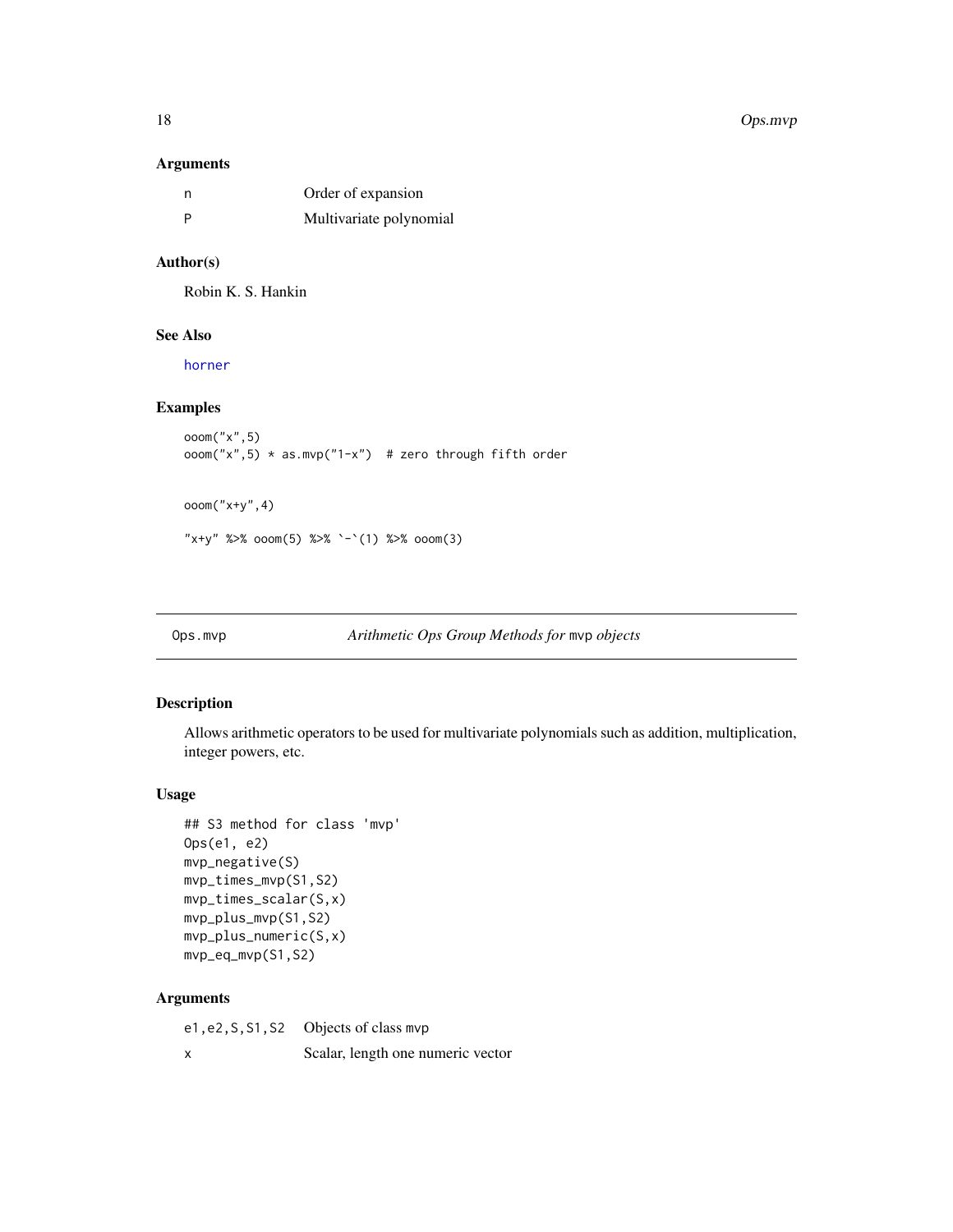<span id="page-18-0"></span>print the contract of the contract of the contract of the contract of the contract of the contract of the contract of the contract of the contract of the contract of the contract of the contract of the contract of the cont

# Details

The function Ops.mvp() passes unary and binary arithmetic operators "+", "-", "\*" and "^" to the appropriate specialist function.

The most interesting operator is "\*", which is passed to mvp\_times\_mvp(). I guess "+" is quite interesting too.

# Value

The high-level functions documented here return an object of mvp, the low-level functions documented at lowlevel.Rd return lists. But don't use the low-level functions.

# Author(s)

Robin K. S. Hankin

#### See Also

[lowlevel](#page-14-1)

# Examples

 $p1 \leftarrow rmvp(3)$ p2 <- rmvp(3) p1\*p2 p1+p2 p1^3  $p1*(p1+p2) == p1'2+p1*p2 # should be TRUE$ 

print *Print methods for* mvp *objects*

#### Description

Print methods for mvp objects: to print, an mvp object is coerced to mpoly form and the mpoly print method used.

#### Usage

```
## S3 method for class 'mvp'
print(x, \ldots)
```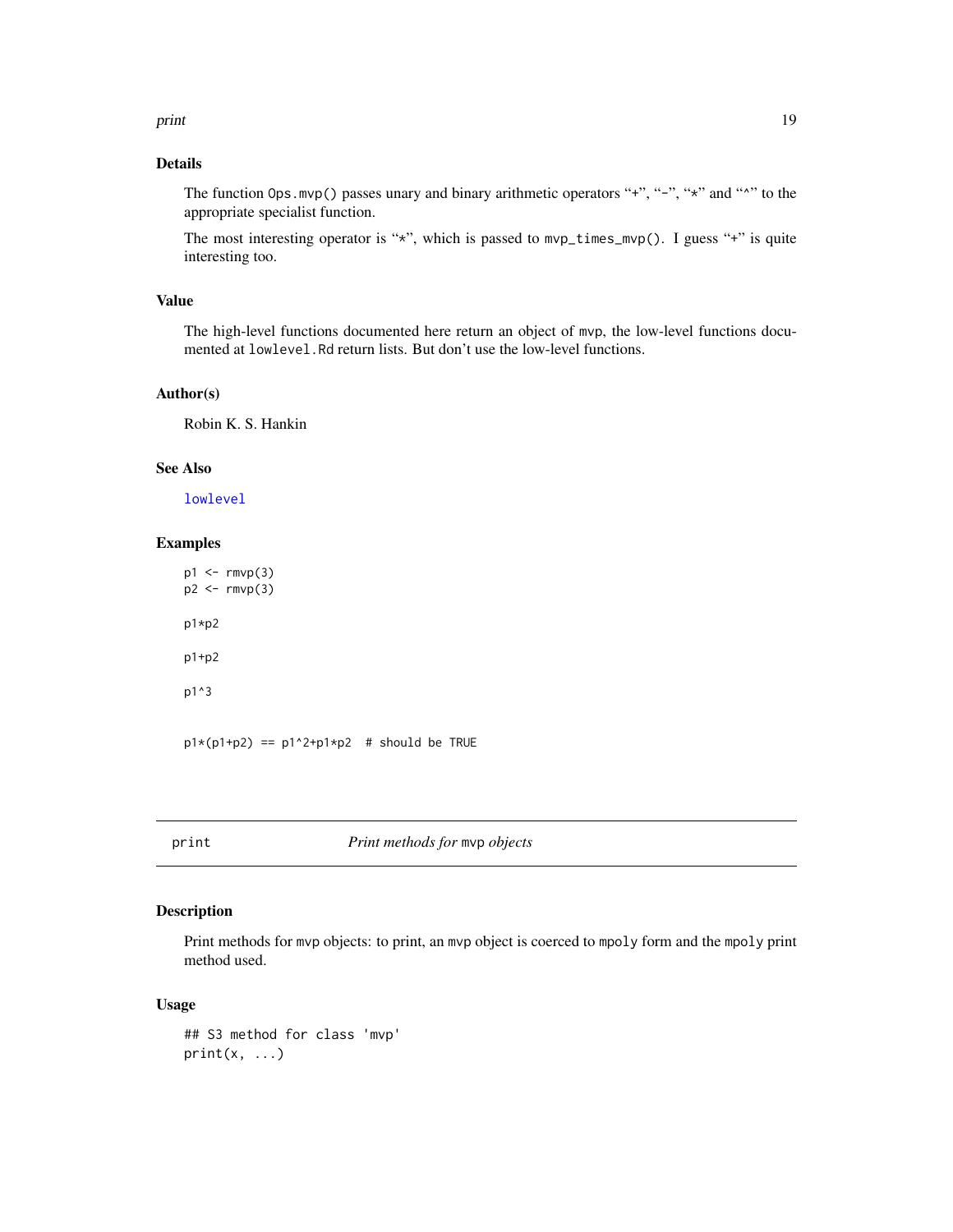# <span id="page-19-0"></span>Arguments

|                         | Object of class mvp, coerced to mpoly form |
|-------------------------|--------------------------------------------|
| $\cdot$ $\cdot$ $\cdot$ | Further arguments                          |

# Value

Returns its argument invisibly

# Author(s)

Robin K. S. Hankin

# Examples

```
a \leftarrow \text{rmvp}(4)a
print(a)
print(a,stars=TRUE)
print(a,varorder=rev(letters))
```
rmvp *Random multivariate polynomials*

# Description

Random multivariate polynomials, intended as quick "get you going" examples of mvp objects

# Usage

rmvp( $n=7$ , size = 6, pow = 6, symbols = 6)

# Arguments

| n          | Number of terms to generate                                                        |
|------------|------------------------------------------------------------------------------------|
| size       | Maximum number of symbols in each term                                             |
| <b>DOW</b> | Maximum power of each symbol                                                       |
| symbols    | Symbols to use; if numeric, interpret as the first symbols letters of the alphabet |

# Details

What you see is what you get, basically. A term such as  $a^2 \times b^* a^3$  will be simplified to  $a^2 \times b$ , so powers in the result may be larger than argument pow.

# Value

Returns a multivariate polynomial, an object of class mvp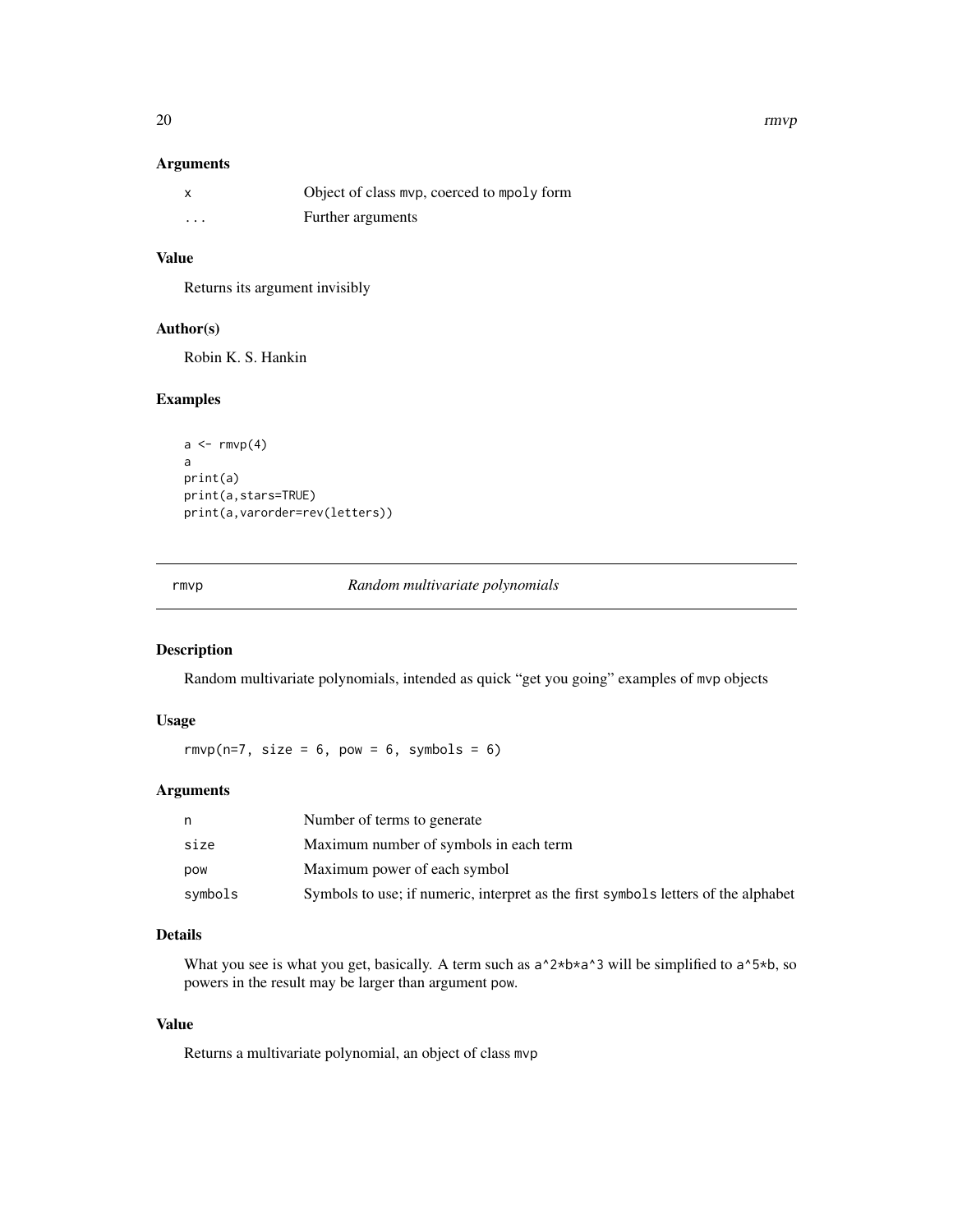#### <span id="page-20-0"></span>series 21

# Author(s)

Robin K. S. Hankin

# Examples

```
rmvp()
rmvp(5,symbols=state.abb)
```
series *Decomposition of multivariate polynomials by powers*

# <span id="page-20-1"></span>Description

Power series of multivariate polynomials, in various forms

### Usage

```
trunc(S,n)
truncall(S,n)
trunc1(S,...)series(S,v,showsymb=TRUE)
## S3 method for class 'series'
print(x, \ldots)onevarpow(S,...)
taylor(S,vx,va,debug=FALSE)
mvp_taylor_onevar(allnames,allpowers,coefficients, v, n)
mvp_taylor_allvars(allnames,allpowers,coefficients, n)
mvp_taylor_onepower_onevar(allnames, allpowers, coefficients, v, n)
mvp_to_series(allnames, allpowers, coefficients, v)
```
# Arguments

| S            | Object of class mvp                                                                                                                                                                                          |
|--------------|--------------------------------------------------------------------------------------------------------------------------------------------------------------------------------------------------------------|
| n            | Non-negative integer specifying highest order to be retained                                                                                                                                                 |
| $\mathsf{V}$ | Variable to take Taylor series with respect to. If missing, total power of each<br>term is used (except for series() where it is mandatory)                                                                  |
| $X, \ldots$  | Object of class series and further arguments, passed to the print method; in<br>trunc1() a list of variables to truncate                                                                                     |
| showsymb     | In function series (), Boolean, with default TRUE meaning to substitute vari-<br>ables like $x_{\text{m}}$ foo with $(x - f \circ \circ)$ for readability reasons; see the vignette for a<br>discussion      |
| vx.va.debug  | In function $taylor()$ , names of variables to take series with respect to; and a<br>Boolean with default FALSE meaning to return the myp and TRUE meaning to<br>return the string that is passed to eval () |
|              | allnames, allpowers, coefficients                                                                                                                                                                            |
|              |                                                                                                                                                                                                              |

Components of mvp objects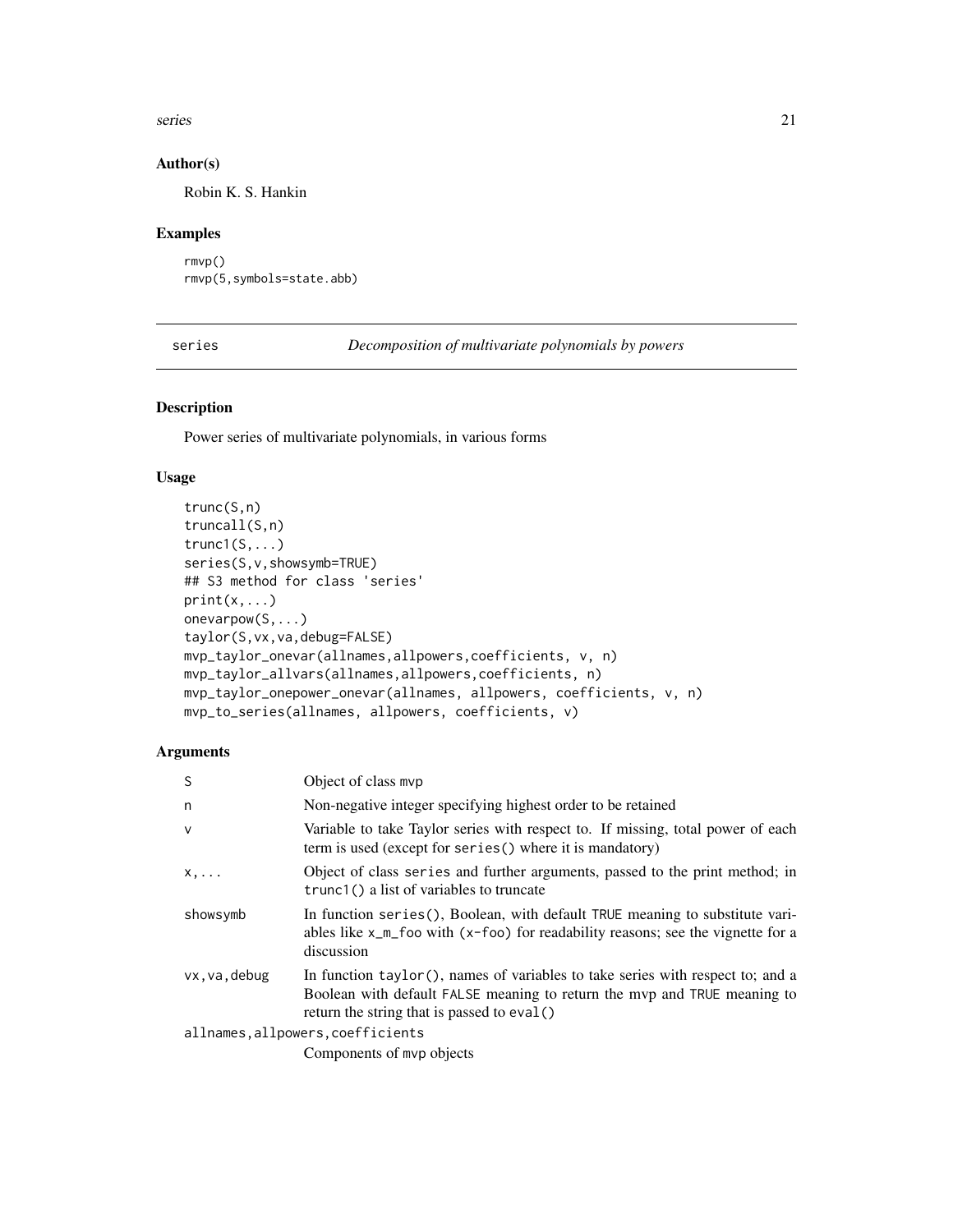#### <span id="page-21-0"></span>Details

Function onevarpow() returns just the terms in which symbol v appears with power n.

Function series() returns a power series expansion of powers of variable v. The value returned is a list of three elements named mvp, varpower, and variablename. The first element is a list of mvp objects and the second is an integer vector of powers of variable v (element variablename is a character string holding the variable name, argument v).

Function trunc(S,n) returns the terms of S with the sum of the powers of the variables  $\leq n$ . Alternatively, it discards all terms with total power  $> n$ .

Function trunc1() is similar to trunc(). It takes a mvp object and an arbitrary number of named arguments, with names corresponding to variables and their values corresponding to the highest power in that variable to be retained. Thus trunc1( $S$ ,  $x=2$ ,  $y=4$ ) will discard any term with variable x raised to the power 3 or above, and also any term with variable y raised to the power 5 or above. The highest power of x will be 2 and the highest power of y will be 4.

Function truncall $(S, n)$  discards any term of S with any variable raised to a power greater than n.

Function series() returns an object of class series; the print method for series objects is sensitive to the value of getOption("mvp\_mult\_symbol"); set this to "\*" to get mpoly-compatible output.

Function taylor() is a convenience wrapper for series().

Functions mvp\_taylor\_onevar(), mvp\_taylor\_allvars() and mvp\_to\_series() are low-level helper functions that are not intended for the user.

#### Author(s)

Robin K. S. Hankin

#### See Also

[deriv](#page-8-1)

```
trunc(as.mvp("1+x")^6,2)
```

```
trunc(as.mvp("1+x+y")^3,2) # discards all terms with total power>2
trunc1(as.mvp("1+x+y'')^3,x=2) # terms like y^3 are treated as constants
trunc(as.mvp("1+x+y^2")^3,3) # discards x^2y^2 term (total power=4>3)
truncall(as.mvp("1+x+y^2")^3,3) # retains x^2y^2 term (all vars to power 2)
p \le - \text{horner}("x+y", 1:4)onevarpow(p, x=2) # coefficient of x^2onevarpow(p, x=3) # coefficient of x^3onevarpow(as.mvp("1+x+x+y^2 + z*y^2*x"), x=1, y=2)
series(rmvp(10),"a")
```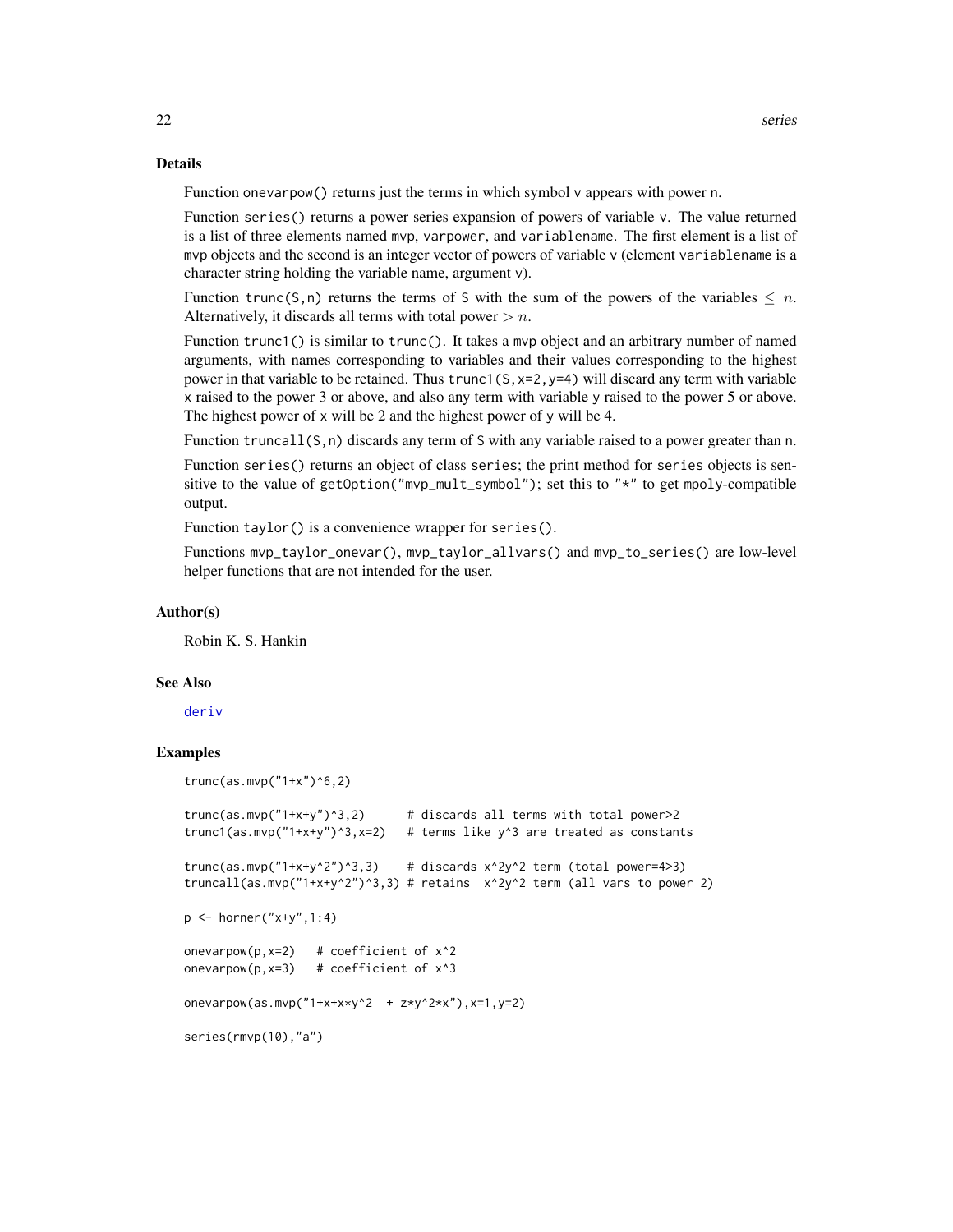#### <span id="page-22-0"></span>special 23

```
# Works well with pipes:
f \leq function(n){as.mvp(sub('n',n,'1+x^n*y'))}
Reduce(`*`,lapply(1:6,f)) %>% series('y')
Reduce(`*`,lapply(1:6,f)) %>% series('x')
p %>% trunc(2)
p %>% trunc1(x=2)
(p %>% subs(x="x+dx") -p) %>% trunc1(dx=2)
# Nice example of Horner's method:
p \le -as.mvp("x + y + 3*x*y")trunc(horner(p,1:5)*(1-p)^2,4) # should be 1
## Third order taylor expansion of f(x)=sin(x+y) for x=1.1, about x=1:
sinxpy <- horner("x+y",c(0,1,0,-1/6,0,+1/120,0,-1/5040,0,1/362880)) # sin(x+y)dx \leq -as.mvp("dx")t3 <- sinxpy + aderiv(sinxpy,x=1)*dx + aderiv(sinxpy,x=2)*dx^2/2 + aderiv(sinxpy,x=3)*dx^3/6
t3 %\ll subs(x=1,dx=0.1) # t3 = Taylor expansion of sin(y+1.1)
t3 %>% subs(y=0.3) - sin(1.4) # numeric; should be small
```
special *Various functions to create simple multivariate polynomials*

# Description

Various functions to create simple mvp objects such as single-term, homogeneous, and constant multivariate polynomials.

#### Usage

```
product(v,symbols=letters)
homog(d,power=1,symbols=letters)
linear(x,power=1,symbols=letters)
xyz(n,symbols=letters)
numeric_to_mvp(x)
```
#### Arguments

| d.n          | An integer; generally, the dimension or arity of the resulting myp object |
|--------------|---------------------------------------------------------------------------|
| v,power      | Integer vector of powers                                                  |
| $\mathsf{x}$ | Numeric vector of coefficients                                            |
| symbols      | Character vector for the symbols                                          |

#### Value

All functions documented here return a mvp object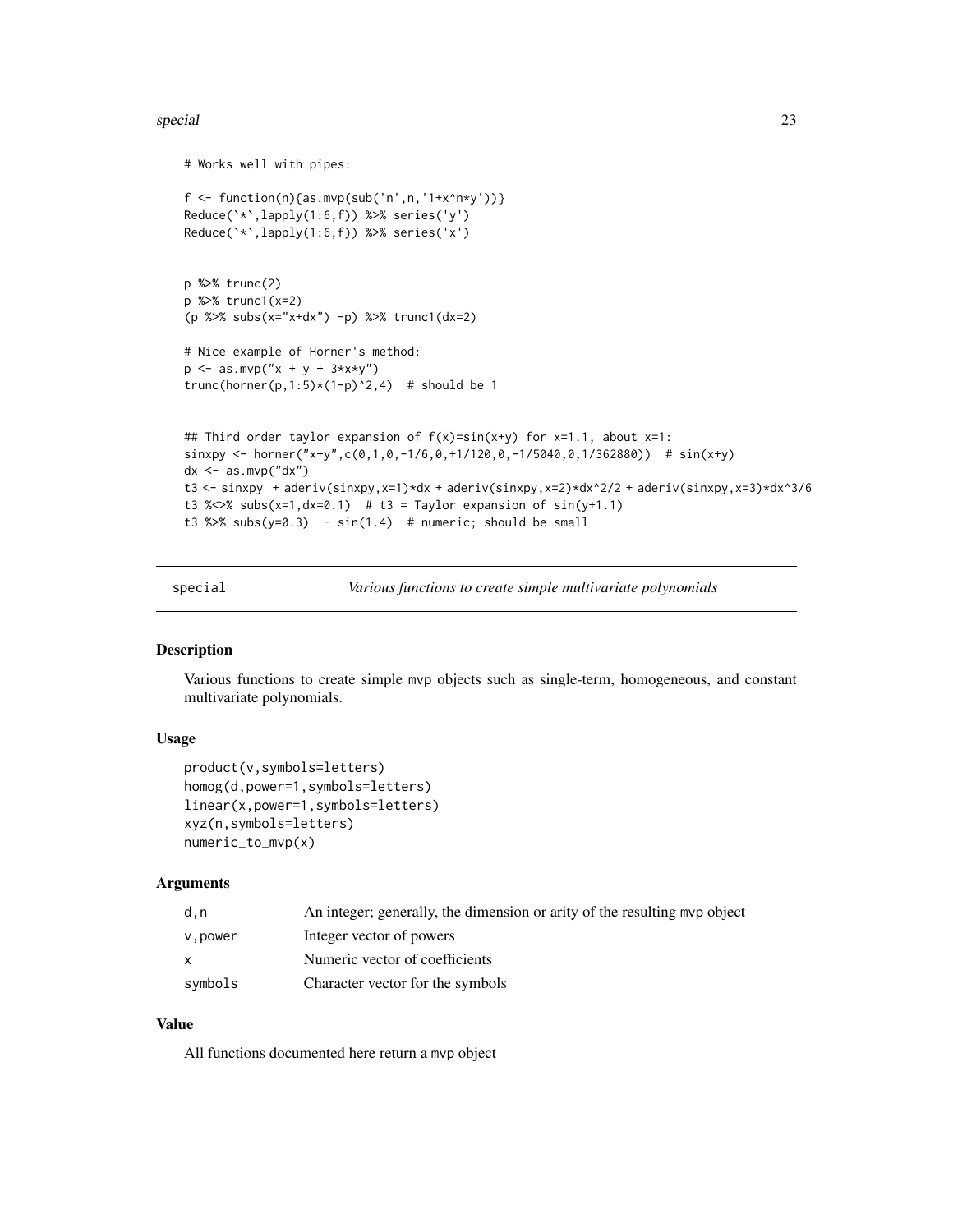# <span id="page-23-0"></span>Note

The functions here are related to their equivalents in the multipol and spray packages, but are not exactly the same.

Function constant() is documented at constant.Rd, but is listed below for convenience.

# Author(s)

Robin K. S. Hankin

# See Also

[constant](#page-7-1), [zero](#page-26-1)

#### Examples

```
product(1:3) \qquad \qquad \qquad \qquad \qquad \qquad \qquad \qquad \qquad \qquad \qquad \qquad \qquad \qquad \qquad \qquad \qquad \qquad \qquad \qquad \qquad \qquad \qquad \qquad \qquad \qquad \qquad \qquad \qquad \qquad \qquad \qquad \qquad \qquad \qquadhomog(3) #<br>
homog(3,2) #
homog(3,2) # a^2 + a b + a c + b^2 + b c + c^2<br>1inear(1:3) # 1*a + 2*b + 3*clinear(1:3) # 1*a + 2*b + 3*c<br>constant(5) # 5
constant(5) # 5
xyz(5) # a*b*c*d*e
```
<span id="page-23-1"></span>

subs *Substitution*

# Description

Substitute symbols in an mvp object for numbers or other multivariate polynomials

# Usage

```
subs(S, ..., \text{lose} = \text{TRUE})subsy(S, ..., lose = TRUE)subvec(S, ...)
subsmvp(S,v,X)
varchange(S,...)
varchange_formal(S,old,new)
namechanger(x,old,new)
```
#### Arguments

| named arguments corresponding to variables to substitute<br>$\cdot$                                              |  |
|------------------------------------------------------------------------------------------------------------------|--|
|                                                                                                                  |  |
| Boolean with default TRUE meaning to return a scalar (the constant) in place of<br>lose<br>a constant myp object |  |
| A string corresponding to the variable to substitute<br>$\mathsf{v}$                                             |  |
| The old and new variable names respectively; x is a character vector<br>old.new.x                                |  |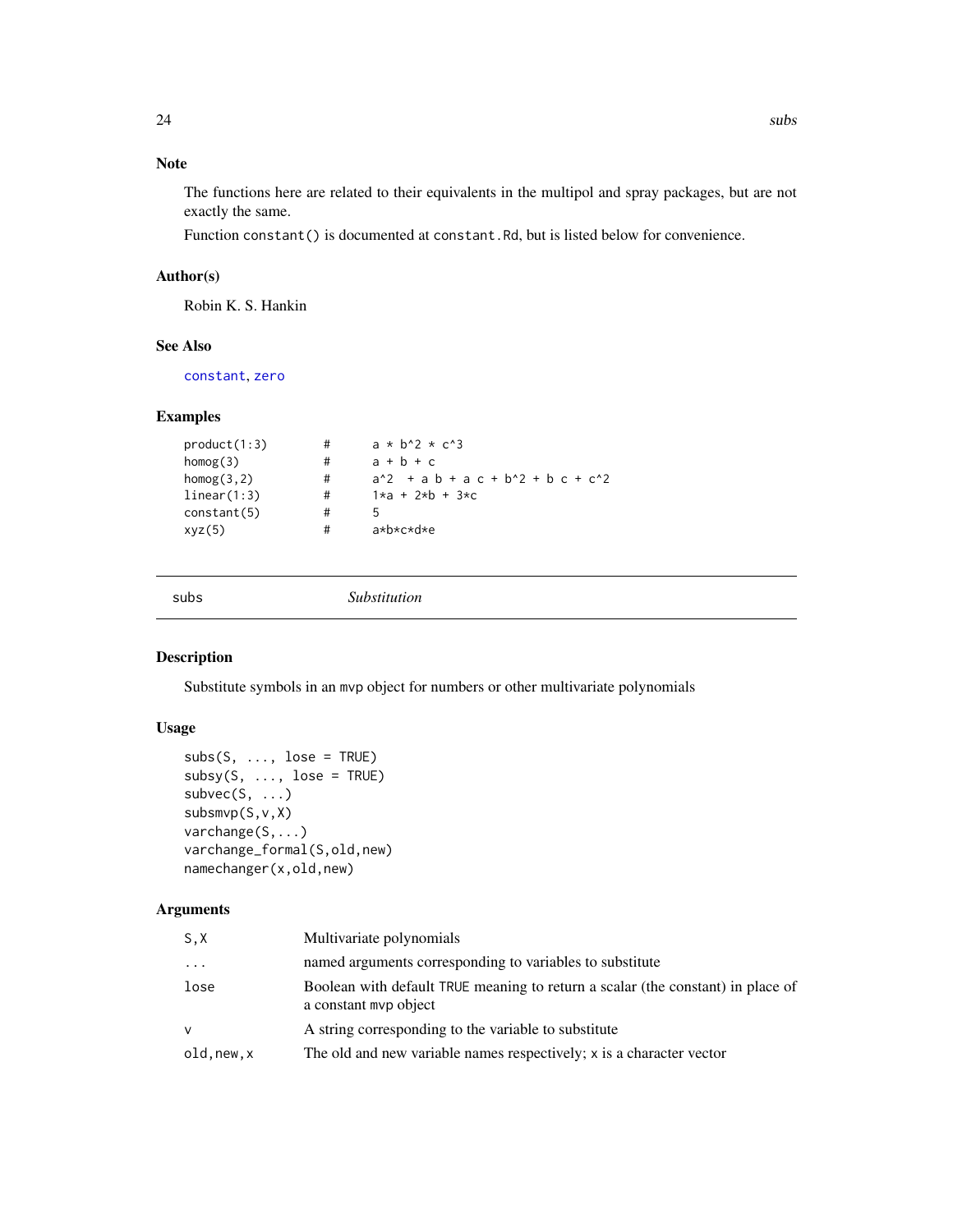<span id="page-24-0"></span> $\mathbf{s}$ ubs  $\mathbf{s}$ 

#### Details

Function subs() substitutes variables for mvp objects, using a natural R idiom. Observe that this type of substitution is sensitive to order:

```
> p \le -as.mvp("a b^2")> subs(p, a="b", b="x")
mvp object algebraically equal to
x^3
> subs(p,b="x",a="b") # same arguments, different order
mvp object algebraically equal to
b x^2
```
Functions subsy() and subsmvp() are lower-level functions, not really intended for the end-user. Function subsy() substitutes variables for numeric values (order matters if a variable is substituted more than once). Function subsmpv() takes a mvp object and substitutes another mvp object for a specific symbol.

Function subvec() substitutes the symbols of S with numerical values. It is vectorised in its ellipsis arguments with recycling rules and names behaviour inherited from cbind(). However, if the first element of  $\dots$  is a matrix, then this is interpreted by rows, with symbol names given by the matrix column names; further arguments are ignored. Unlike subs(), this function is generally only useful if all symbols are given a value; unassigned symbols take a value of zero.

Function varchange() makes a *formal* variable substitution. It is useful because it can take nonstandard variable names such as "(a-b)" or "?", and is used in taylor(). Function varchange\_formal() does the same task, but takes two character vectors, old and new, which might be more convenient than passing named arguments. Remember that non-standard names might need to be quoted; also you might need to escape some characters, see the examples. Function namechanger() is a lowlevel helper function that uses regular expression idiom to substitute variable names.

# Value

Functions subs(), subsy() and subsmvp() return a multivariate polynomial unless lose is TRUE in which case a length one numeric vector is returned. Function subvec() returns a numeric vector (sic! the output inherits its order from the arguments).

#### Author(s)

Robin K. S. Hankin

#### See Also

[lose](#page-13-1)

```
p <- rmvp(6,2,2,letters[1:3])
p
subs(p, a=1)subs(p,a=1,b=2)
```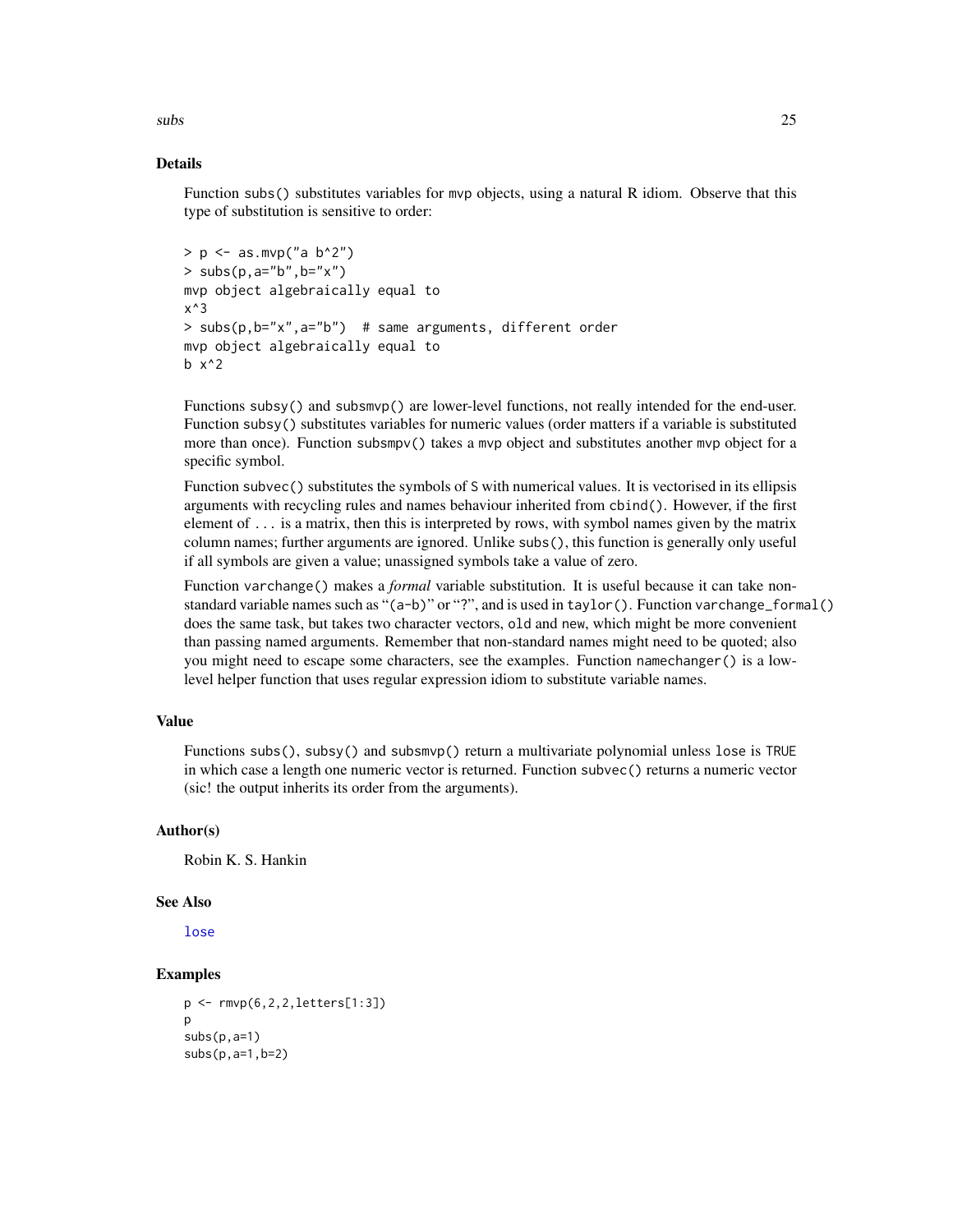```
subs(p,a="1+b x^3",b="1-y")
subs(p,a=1,b=2,c=3,lose=FALSE)
do.call(subs,c(list(as.mvp("z")),rep(c(z="C+z^2"),5)))
subvec(p, a=1, b=2, c=1:5) # supply a named list of vectors
M <- matrix(sample(1:3,26*3,replace=TRUE),ncol=26)
colnames(M) <- letters
rownames(M) <- c("Huey", "Dewie", "Louie")
subvec(kahle(r=3,p=1:3),M) # supply a matrix
varchange(as.mvp("1+x+xy + x*y"),x="newx") # variable xy unchanged
kahle(5,3,1:3) %>% subs(a="a + delta")
pnew <- varchange(p,a="]") # nonstandard variable names OK
p111 <- varchange_formal(p,"\\]","a")
```
#### summary *Summary methods for mvp objects*

#### Description

Summary methods for mvp objects and extraction of typical terms

#### Usage

```
## S3 method for class 'mvp'
summary(object, ...)
## S3 method for class 'summary.mvp'
print(x, \ldots)rtypical(object,n=3)
```
#### Arguments

| x.object | Multivariate polynomial, class myp                                            |
|----------|-------------------------------------------------------------------------------|
| n        | In $r$ typical $()$ , number of terms (in addition to the constant) to select |
| $\cdots$ | Further arguments, currently ignored                                          |

# Details

The summary method prints out a list of interesting facts about an mvp object such as the longest term or highest power. Function rtypical() extracts the constant if present, and a *random* selection of terms of its argument.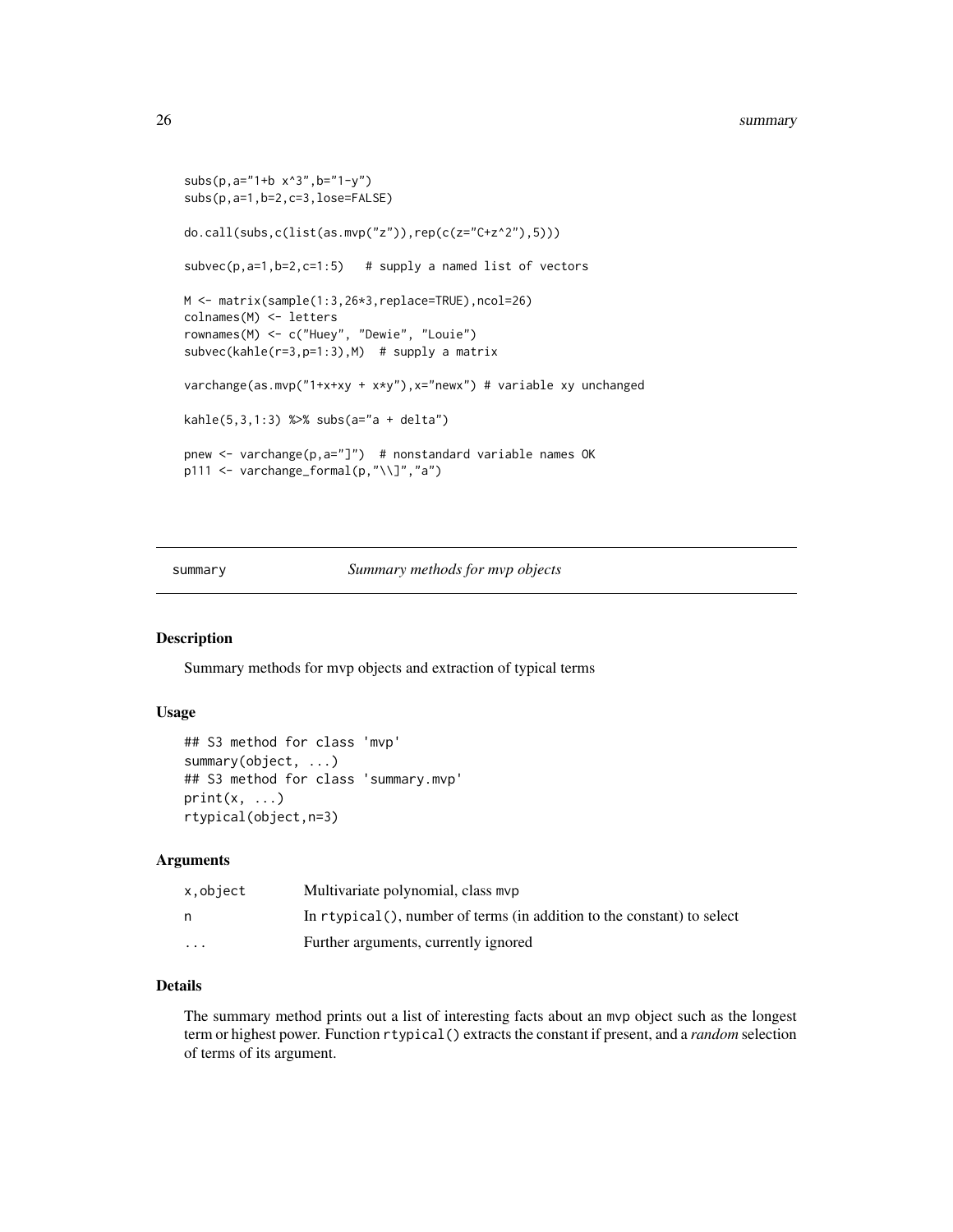#### <span id="page-26-0"></span>zero  $27$

### Author(s)

Robin K. S. Hankin

#### Examples

```
summary(rmvp(40))
rtypical(rmvp(1000))
```
<span id="page-26-1"></span>

zero *The zero polynomial*

# Description

Test for a multivariate polynomial being zero

#### Usage

is.zero(x)

#### Arguments

x Object of class mvp

#### Details

Function is.zero() returns TRUE if x is indeed the zero polynomial. It is defined as length(vars(x))==0 for reasons of efficiency, but conceptually it returns x==constant(0).

(Use constant $(0)$  to create the zero polynomial).

#### Note

I would have expected the zero polynomial to be problematic (cf the freegroup and permutations packages, where similar issues require extensive special case treatment). But it seems to work fine, which is a testament to the robust coding in the STL.

A general mvp object is something like

 $\{ { "x" -> 3, "y" -> 5} \Rightarrow 6, { "x" -> 1, "z" -> 8} \Rightarrow -7}$ 

# which would be  $6x^3y^5 - 7xz^8$ . The zero polynomial is just { }. Neat, eh?

### Author(s)

Robin K. S. Hankin

# See Also

[constant](#page-7-1)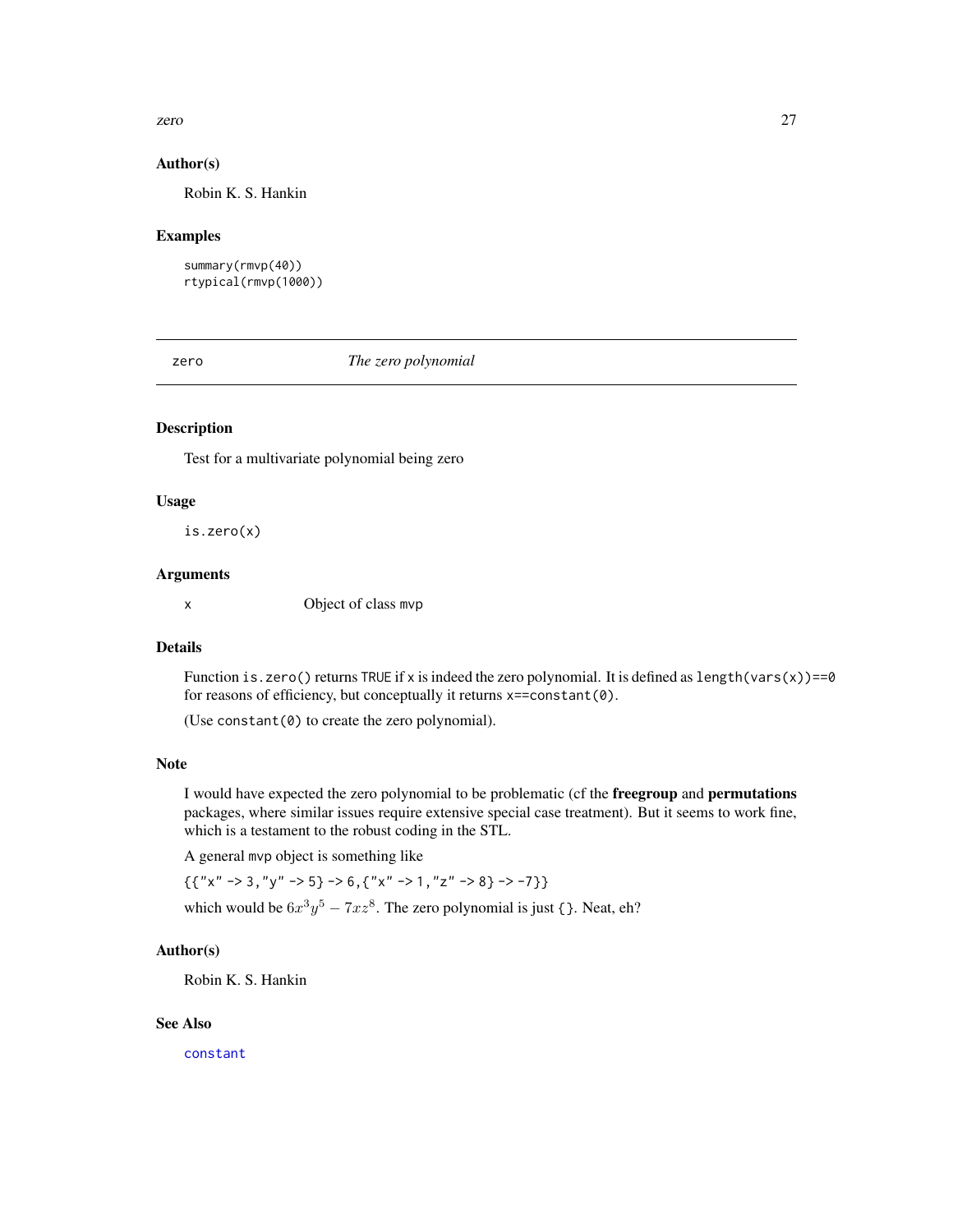# Examples

constant(0)

t1 <-  $as.mvp("x+y")$ t2 <-  $as.mvp("x-y")$ 

stopifnot(is.zero(t1\*t2-as.mvp("x^2-y^2")))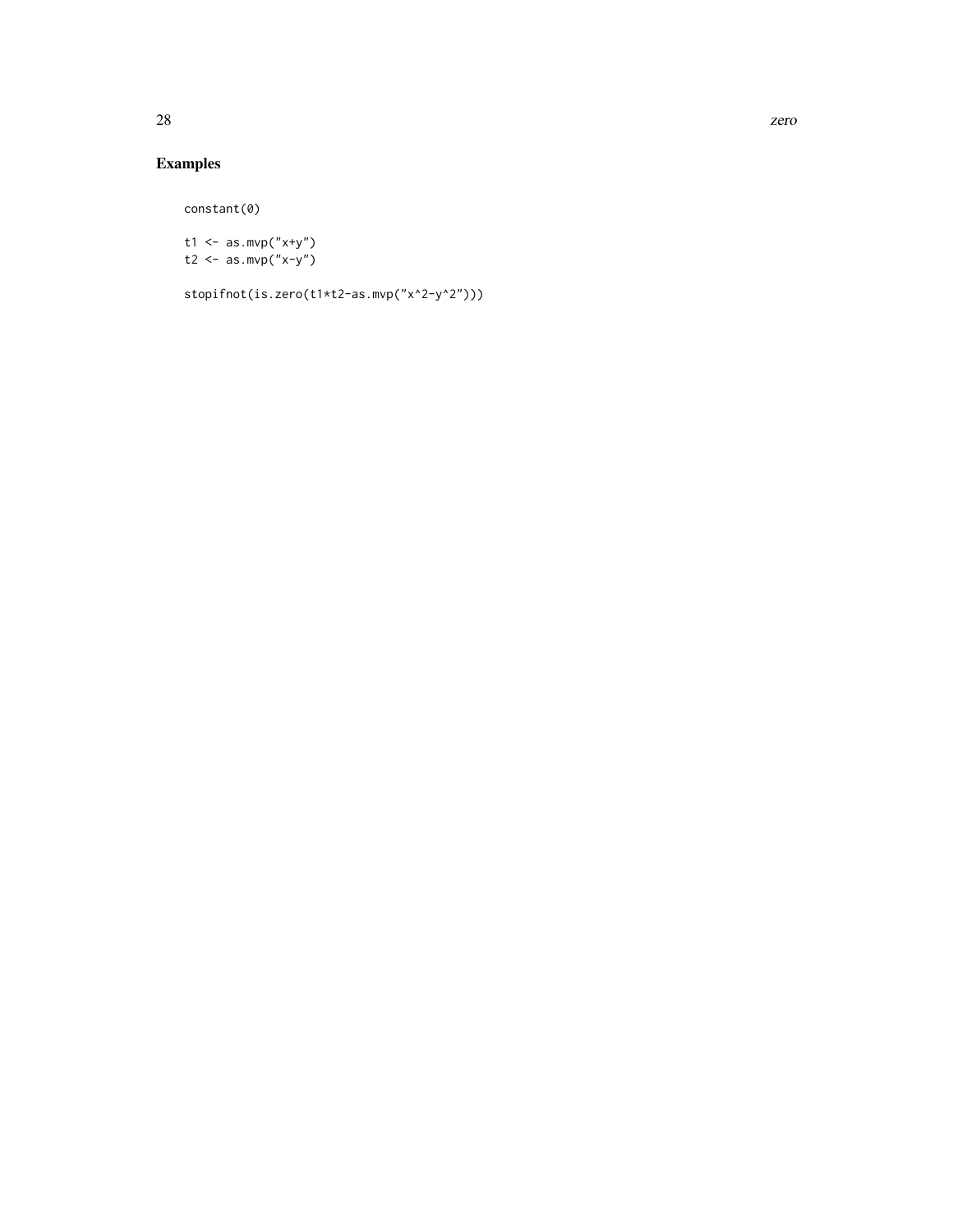# <span id="page-28-0"></span>**Index**

∗ math summary, [26](#page-25-0) ∗ package mvp-package, [2](#page-1-0) ∗ symbolmath allvars , [4](#page-3-0) coeffs , [5](#page-4-0) deriv , [9](#page-8-0) horner, [10](#page-9-0) kahle , [12](#page-11-0) knight , [13](#page-12-0) lowlevel , [15](#page-14-0) mpoly , [15](#page-14-0) Ops.mvp , [18](#page-17-0) print , [19](#page-18-0) series , [21](#page-20-0) special , [23](#page-22-0) subs , [24](#page-23-0) zero , [27](#page-26-0) %~% *(*coeffs *)* , [5](#page-4-0) accessors *(*coeffs *)* , [5](#page-4-0) aderiv *(*deriv *)* , [9](#page-8-0) aderiv\_mvp *(*deriv *)* , [9](#page-8-0) allvars , [4](#page-3-0) as.function.mvp , [5](#page-4-0) as.mpoly.mvp *(*mpoly *)* , [15](#page-14-0) as.mvp *(*mvp *)* , [16](#page-15-0) as\_coeffs *(*coeffs *)* , [5](#page-4-0) coefficients *(*coeffs *)* , [5](#page-4-0) coeffs , [5](#page-4-0) coeffs<- *(*coeffs *)* , [5](#page-4-0) consistent *(*coeffs *)* , [5](#page-4-0) constant , [8](#page-7-0) , *[24](#page-23-0)* , *[27](#page-26-0)* constant<- *(*constant *)* , [8](#page-7-0) deriv , [9](#page-8-0) , *[22](#page-21-0)*

deriv\_mvp *(*deriv *)* , [9](#page-8-0) drop *(*lose *)* , [14](#page-13-0)

hash *(*coeffs *)* , [5](#page-4-0) homog *(*special *)* , [23](#page-22-0) horner , [10](#page-9-0) , *[18](#page-17-0)* invert , [11](#page-10-0) is.coeffs *(*coeffs *)* , [5](#page-4-0) is.constant *(*constant *)* , [8](#page-7-0) is.mvp *(*mvp *)* , [16](#page-15-0) is.zero *(*zero *)* , [27](#page-26-0) is\_ok\_mvp *(*mvp *)* , [16](#page-15-0) kahle , [12](#page-11-0) knight , [13](#page-12-0) knight\_mvp *(*knight *)* , [13](#page-12-0) linear *(*special *)* , [23](#page-22-0) lose , [14](#page-13-0) , *[25](#page-24-0)* lowlevel , [15](#page-14-0) , *[19](#page-18-0)* mpoly , [15](#page-14-0) mpoly\_to\_mvp *(*mpoly *)* , [15](#page-14-0) mvp , [16](#page-15-0) mvp-package, [2](#page-1-0) mvp\_add *(*lowlevel *)* , [15](#page-14-0) mvp\_deriv *(*lowlevel *)* , [15](#page-14-0) mvp\_eq\_mvp *(*Ops.mvp *)* , [18](#page-17-0) mvp\_negative *(*Ops.mvp *)* , [18](#page-17-0) mvp\_plus\_mvp *(*Ops.mvp *)* , [18](#page-17-0) mvp\_plus\_numeric *(*Ops.mvp *)* , [18](#page-17-0) mvp\_plus\_scalar *(*Ops.mvp *)* , [18](#page-17-0) mvp\_power *(*lowlevel *)* , [15](#page-14-0) mvp\_power\_scalar *(*Ops.mvp *)* , [18](#page-17-0) mvp\_prod *(*lowlevel *)* , [15](#page-14-0) mvp\_subs\_mvp(subs), [24](#page-23-0) mvp\_substitute *(*lowlevel *)* , [15](#page-14-0) mvp\_substitute\_mvp *(*lowlevel *)* , [15](#page-14-0) mvp\_taylor\_allvars *(*series *)* , [21](#page-20-0) mvp\_taylor\_onepower\_onevar *(*series *)* , [21](#page-20-0) mvp\_taylor\_onevar *(*series *)* , [21](#page-20-0) mvp\_times\_mvp *(*Ops.mvp *)* , [18](#page-17-0)